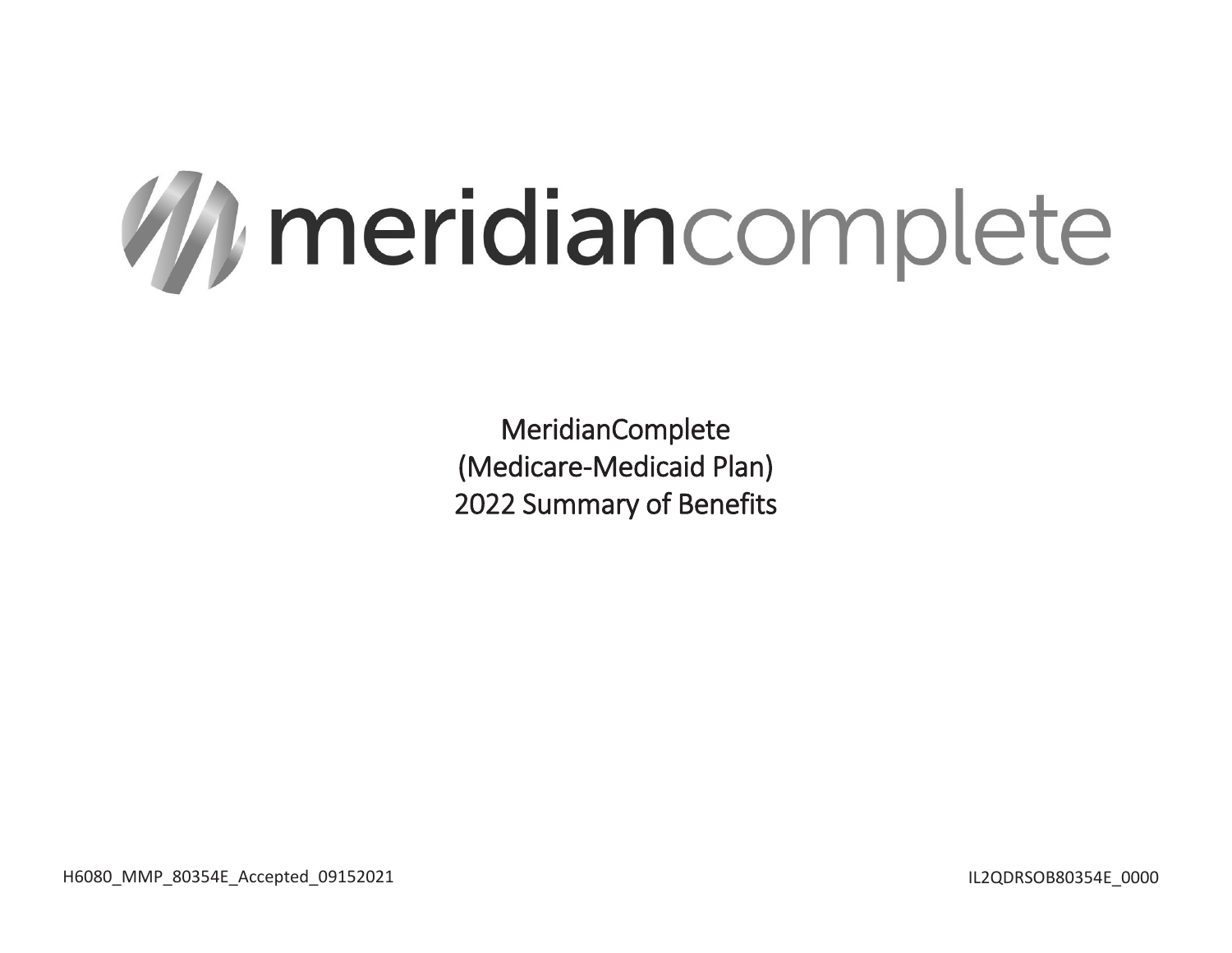#### **Introduction**

 This document is a brief summary of the benefits and services covered by MeridianComplete (Medicare-Medicaid Plan). It includes answers to frequently asked questions, important contact information, an overview of benefits and services offered, and information about your rights as a member of MeridianComplete (Medicare-Medicaid Plan). Key terms and their definitions appear in alphabetical order in the last chapter of the *Member Handbook*.

#### **Table of Contents**

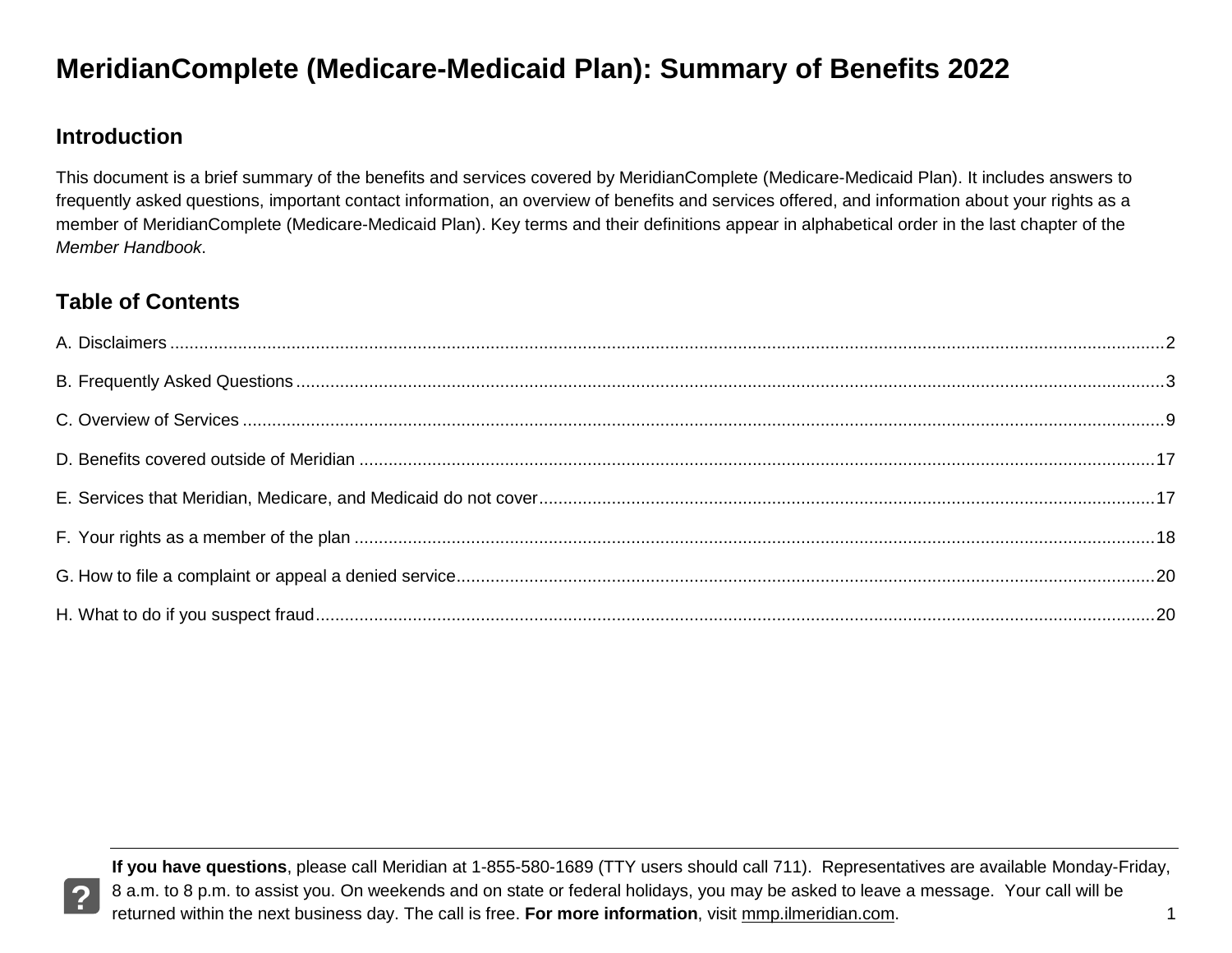#### <span id="page-2-0"></span>**A. Disclaimers**



- MeridianComplete is a health plan that contracts with both Medicare and Illinois Medicaid to provide benefits of both programs to enrollees.
- Out-of-network/non-contracted providers are under no obligation to treat MeridianComplete members, except in emergency situations. Please call our Member Services number or see your *Member Handbook* for more information, including the cost-sharing that applies to out-of-network services.
- Under MeridianComplete you can get your Medicare and Medicaid services in one health plan. A MeridianComplete care coordinator will help manage your health care needs.
- This is not a complete list. The benefit information is a brief summary, not a complete description of benefits. For more information, contact the plan or read the MeridianComplete *Member Handbook*.
- ATTENTION: If you speak Spanish, language assistance services, free of charge, are available to you. Call 1-855-580-1689 (TTY users should call 711). Representatives are available Monday-Friday, 8 a.m. to 8 p.m. to assist you. On weekends and on state or federal holidays, you may be asked to leave a message. Your call will be returned within the next business day. The call is free.
- ATENCIÓN: Si habla español, tiene a su disposición servicios gratuitos de asistencia lingüística. Llame al 1-855-580-1689 (los usuarios de TTY deben llamar al 711). Los representantes están disponibles para ayudarle de lunes a viernes de 8 a. m. a 8 p. m. Los fines de semana y los días feriados estatales o federales, es posible que se le solicite que deje un mensaje. Su llamada será devuelta dentro del siguiente día hábil. La llamada es gratis.
- This document is available for free in other languages and formats like large print, braille, or audio. Call 1-855-580-1689 (TTY users should call 711). Representatives are available Monday-Friday, 8 a.m. to 8 p.m. to assist you. On weekends and on state or federal holidays, you may be asked to leave a message. Your call will be returned within the next business day. The call is free.
- ❖ To make a standing request, change a standing request or make a one time request for materials in a language other than English or in an alternate format, please call MeridianComplete at 1-855-580-1689 (TTY users should call 711). Representatives are available Monday-Friday, 8 a.m. to 8 p.m. to assist you. On weekends and on state or federal holidays, you may be asked to leave a message. Your call will be returned within the next business day. The call is free.

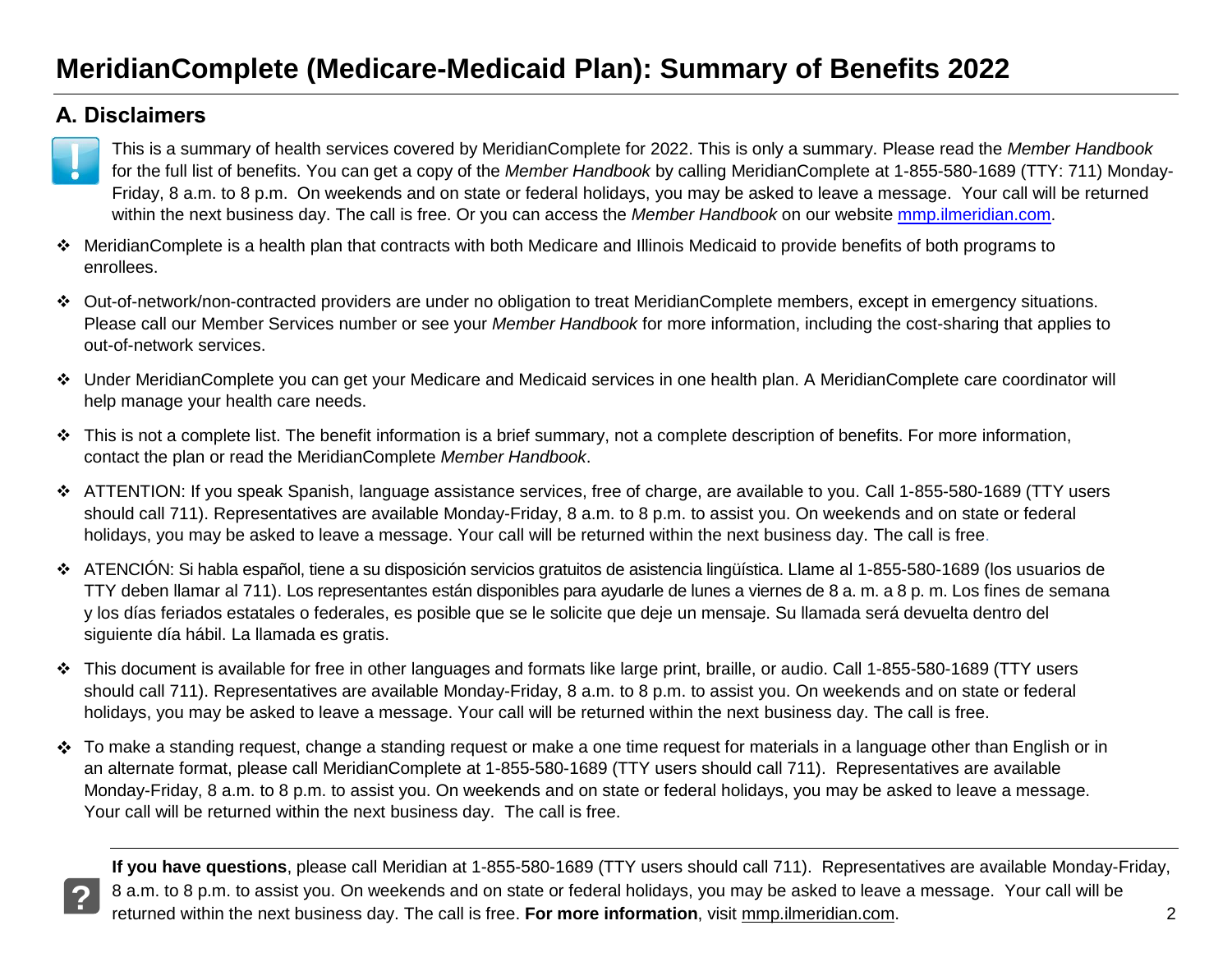#### <span id="page-3-0"></span>**B. Frequently Asked Questions**

The following chart lists frequently asked questions.

| <b>Frequently Asked Questions (FAQ)</b>        | <b>Answers</b>                                                                                                                                                                                                                                                                                                                                                                                                                                                                                            |
|------------------------------------------------|-----------------------------------------------------------------------------------------------------------------------------------------------------------------------------------------------------------------------------------------------------------------------------------------------------------------------------------------------------------------------------------------------------------------------------------------------------------------------------------------------------------|
| What is a Medicare-Medicaid Plan?              | A Medicare-Medicaid Plan is a health plan that contracts with both Medicare and Illinois<br>Medicaid to provide benefits of both programs to enrollees. It is for people with both Medicare<br>and Medicaid. A Medicare-Medicaid Plan is an organization made up of doctors, hospitals,<br>pharmacies, providers of long-term services, and other providers. It also has care coordinators<br>to help you manage all your providers and services. They all work together to provide the care<br>you need. |
| <b>What is a Meridian Care</b><br>Coordinator? | A Meridian Care Coordinator is one main person for you to contact. This person helps manage<br>all your providers and services and makes sure you get what you need.                                                                                                                                                                                                                                                                                                                                      |
| What are long-term services and<br>supports?   | Long-term services and supports are services provided through a Long-Term Care Facility or<br>through a Home and Community-Based Waiver. Enrollees have the option to get long-term<br>services and supports (LTSS) in the least restrictive setting when appropriate, with a preference<br>for the home and the community, and in accordance with the Enrollee's wishes and Care Plan.                                                                                                                   |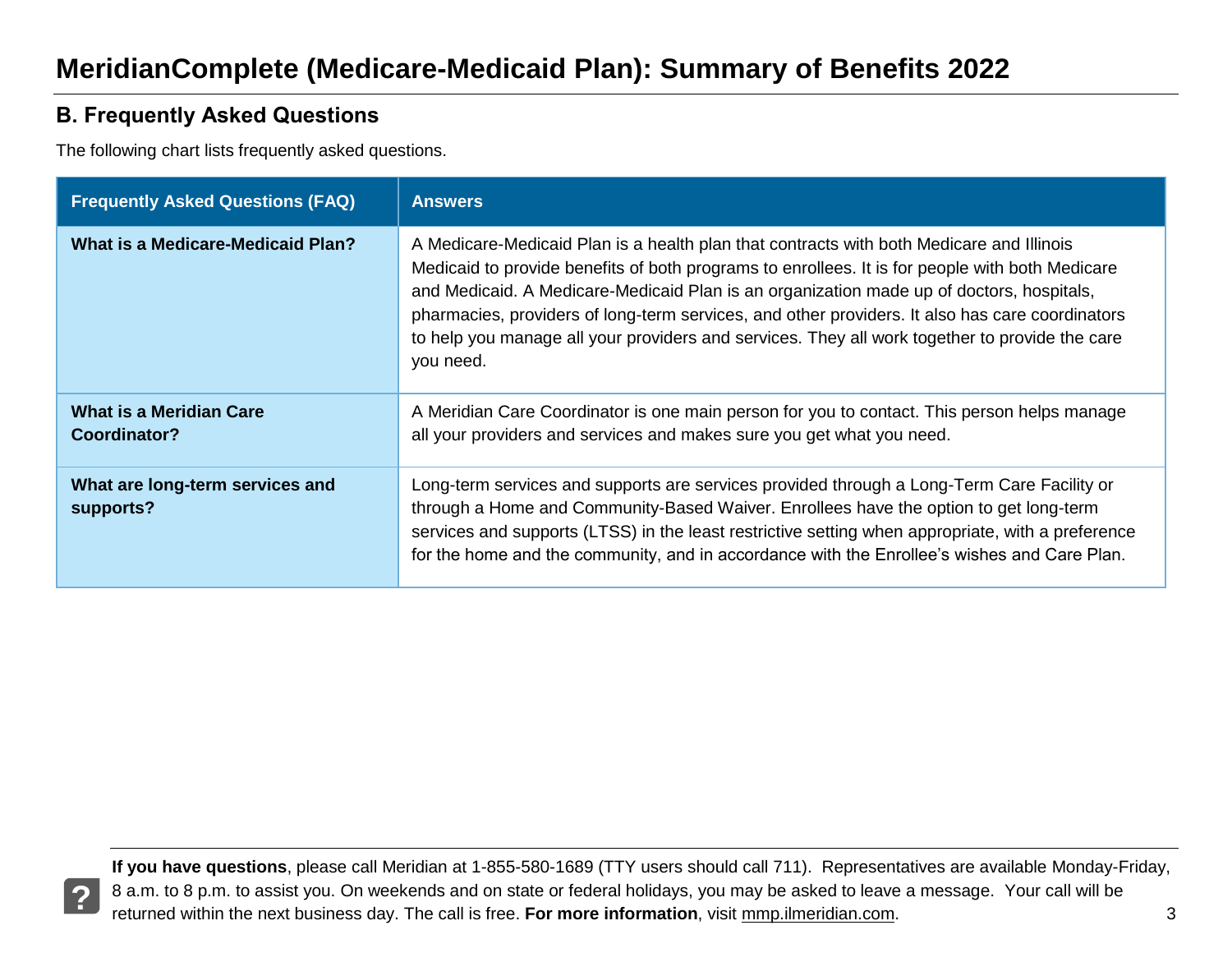| <b>Frequently Asked Questions (FAQ)</b>                                                     | <b>Answers</b>                                                                                                                                                                                                                                                                                                                                                                                                                                                                                                                                                                                                                                                                                                                                             |  |  |
|---------------------------------------------------------------------------------------------|------------------------------------------------------------------------------------------------------------------------------------------------------------------------------------------------------------------------------------------------------------------------------------------------------------------------------------------------------------------------------------------------------------------------------------------------------------------------------------------------------------------------------------------------------------------------------------------------------------------------------------------------------------------------------------------------------------------------------------------------------------|--|--|
| Will I get the same Medicare and<br><b>Medicaid benefits in Meridian that I</b><br>get now? | You will get your covered Medicare and Medicaid benefits directly from Meridian. You will work<br>with a team of providers who will help determine what services will best meet your needs. This<br>means that some of the services you get now may change. You will get almost all of your<br>covered Medicare and Medicaid benefits directly from Meridian, but you may get some benefits<br>the same way you do now, outside of the plan.                                                                                                                                                                                                                                                                                                               |  |  |
|                                                                                             | When you enroll in Meridian, you and your care team will work together to develop an<br>Individualized Care Plan to address your health and support needs. During this time, if this is<br>your first time in a Medicare-Medicaid Plan, you will be able to continue using the doctors you go<br>to now for 180 days. If you changed to Meridian from a different Medicare-Medicaid Plan, you<br>will be able to continue using the doctors you go to now for 90 days. When you join our plan, if<br>you are taking any Medicare Part D prescription drugs that Meridian does not normally cover,<br>you can get a temporary supply. We will help you get another drug or get an exception for<br>Meridian to cover your drug, if medically necessary.     |  |  |
| Can I go to the same doctors I use<br>now?                                                  | Often that is the case. If your providers (including doctors, therapists, and pharmacies) work with<br>Meridian and have a contract with us, you can keep going to them.<br>Providers with an agreement with us are "in-network." You must use the<br>providers in Meridian's network.<br>If you need urgent or emergency care or out-of-area dialysis services, you can<br>use providers outside of Meridian's plan.<br>To find out if your doctors are in the plan's network, call Member Services or read Meridian's<br>Provider and Pharmacy Directory on the plan's website at mmp.ilmeridian.com.<br>If Meridian is new for you, you can continue using the doctors you go to now for 90 or 180 days<br>depending on your continuity of care period. |  |  |

 **If you have questions**, please call Meridian at 1-855-580-1689 (TTY users should call 711). Representatives are available Monday-Friday, 8 a.m. to 8 p.m. to assist you. On weekends and on state or federal holidays, you may be asked to leave a message. Your call will be returned within the next business day. The call is free. **For more information**, visit mmp.ilmeridian.com. 4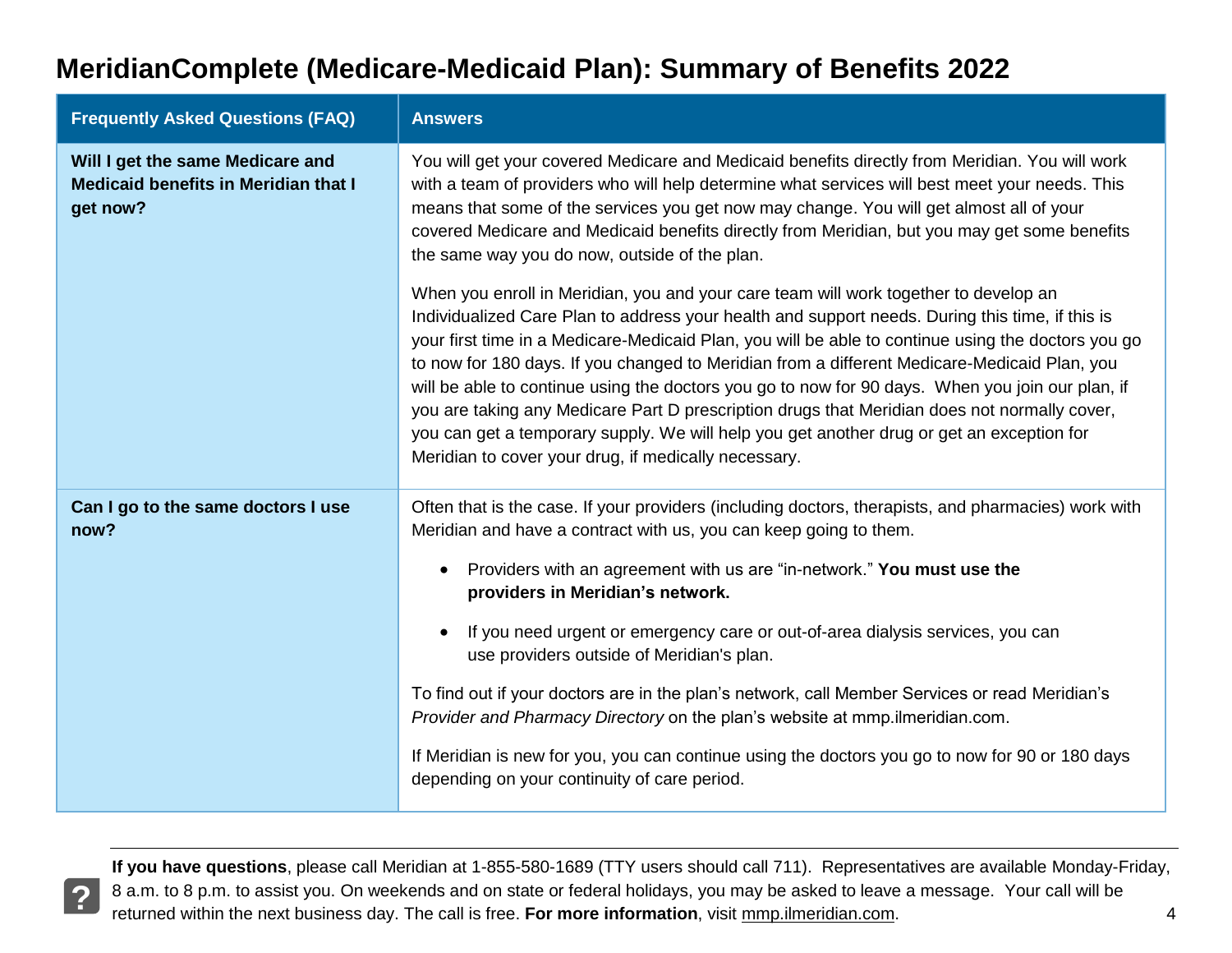| <b>Frequently Asked Questions (FAQ)</b>                                                 | <b>Answers</b>                                                                                                                                                                                                                                                                                                                                                                                                                                                                                                                                                                                                                                                                                                                                                                                                                                                                                                                                                                                                                                                               |
|-----------------------------------------------------------------------------------------|------------------------------------------------------------------------------------------------------------------------------------------------------------------------------------------------------------------------------------------------------------------------------------------------------------------------------------------------------------------------------------------------------------------------------------------------------------------------------------------------------------------------------------------------------------------------------------------------------------------------------------------------------------------------------------------------------------------------------------------------------------------------------------------------------------------------------------------------------------------------------------------------------------------------------------------------------------------------------------------------------------------------------------------------------------------------------|
| What happens if I need a service but<br>no one in Meridian's network can<br>provide it? | Most services will be provided by our network providers. If you need a service that cannot be<br>provided within our network, Meridian will pay for the cost of an out-of-network provider.                                                                                                                                                                                                                                                                                                                                                                                                                                                                                                                                                                                                                                                                                                                                                                                                                                                                                  |
| <b>Where is Meridian available?</b>                                                     | The service area for this plan includes: Adams, Alexander, Bond, Boone, Brown, Bureau,<br>Calhoun, Carroll, Cass, Champaign, Christian, Clark, Clay, Clinton, Coles, Cook, Crawford,<br>Cumberland, De Witt, DeKalb, Douglas, DuPage, Edgar, Edwards, Effingham, Fayette, Ford,<br>Franklin, Fulton, Gallatin, Greene, Grundy, Hamilton, Hancock, Hardin, Henderson, Henry,<br>Iroquois, Jackson, Jasper, Jefferson, Jersey, Jo Daviess, Johnson, Kane, Kankakee, Kendall,<br>Knox, La Salle, Lake, Lawrence, Lee, Livingston, Logan, Macon, Macoupin, Madison, Marion,<br>Marshall, Mason, Massac, McDonough, McHenry, McLean, Menard, Mercer, Monroe,<br>Montgomery, Morgan, Moultrie, Ogle, Peoria, Perry, Piatt, Pike, Pope, Pulaski, Putnam,<br>Randolph, Richland, Rock Island, Saline, Sangamon, Schuyler, Scott, Shelby, St. Clair, Stark,<br>Stephenson, Tazewell, Union, Vermilion, Wabash, Warren, Washington, Wayne, White,<br>Whiteside, Will, Williamson, Winnebago, and Woodford Counties, Illinois. You must live in one of<br>these areas to join the plan. |
| Do I pay a monthly amount (also<br>called a premium) under Meridian?                    | You will not pay any monthly premiums to Meridian for your health coverage.                                                                                                                                                                                                                                                                                                                                                                                                                                                                                                                                                                                                                                                                                                                                                                                                                                                                                                                                                                                                  |
| What is prior authorization?                                                            | Prior authorization means that you must get approval from Meridian before you can get a<br>specific service or drug or use an out-of-network provider. Meridian may not cover the service or<br>drug if you don't get approval. If you need urgent or emergency care or out-of-area dialysis<br>services, you don't need to get approval first.<br>Refer to Chapter 3, of the Member Handbook to learn more about prior authorization. Refer to<br>the Benefits Chart in Section D of Chapter 4 of the Member Handbook to learn which services<br>require a prior authorization.                                                                                                                                                                                                                                                                                                                                                                                                                                                                                             |

 **If you have questions**, please call Meridian at 1-855-580-1689 (TTY users should call 711). Representatives are available Monday-Friday, 8 a.m. to 8 p.m. to assist you. On weekends and on state or federal holidays, you may be asked to leave a message. Your call will be returned within the next business day. The call is free. **For more information**, visit mmp.ilmeridian.com. 5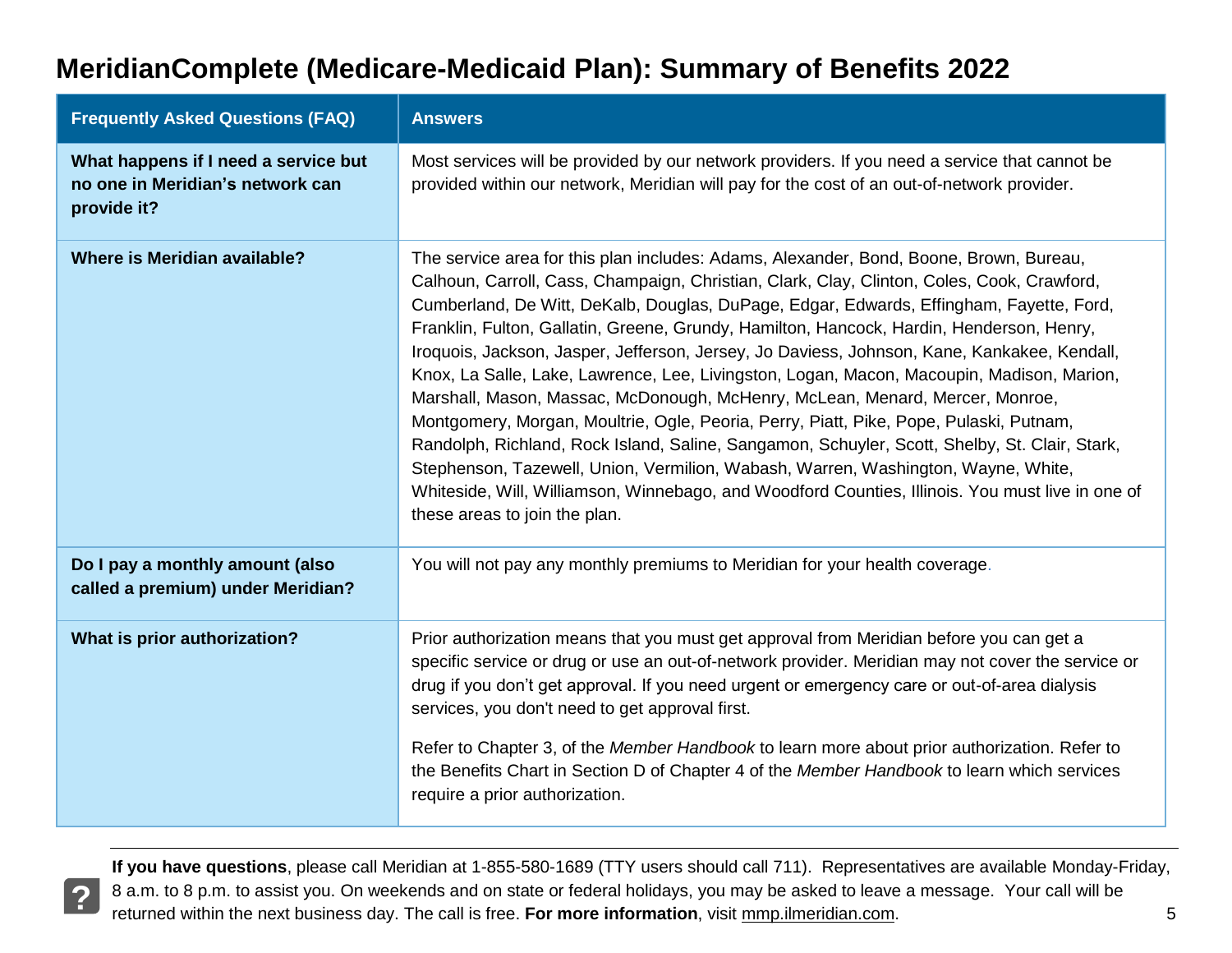| <b>Frequently Asked Questions (FAQ)</b> | <b>Answers</b>                                                                                                                                                                                                                                                                                                                                                                                                                                                 |
|-----------------------------------------|----------------------------------------------------------------------------------------------------------------------------------------------------------------------------------------------------------------------------------------------------------------------------------------------------------------------------------------------------------------------------------------------------------------------------------------------------------------|
| What is a referral?                     | A referral means that your primary care provider (PCP) must give you approval before you can<br>use someone that is not your PCP or use other providers in the plan's network. If you don't get<br>approval, Meridian may not cover the services. You don't need a referral to use certain<br>specialists, such as women health specialists.<br>Refer to Chapter 3, of the Member Handbook to learn more about when you will need a referral<br>from your PCP. |

 **If you have questions**, please call Meridian at 1-855-580-1689 (TTY users should call 711). Representatives are available Monday-Friday, 8 a.m. to 8 p.m. to assist you. On weekends and on state or federal holidays, you may be asked to leave a message. Your call will be returned within the next business day. The call is free. **For more information**, visit mmp.ilmeridian.com. 6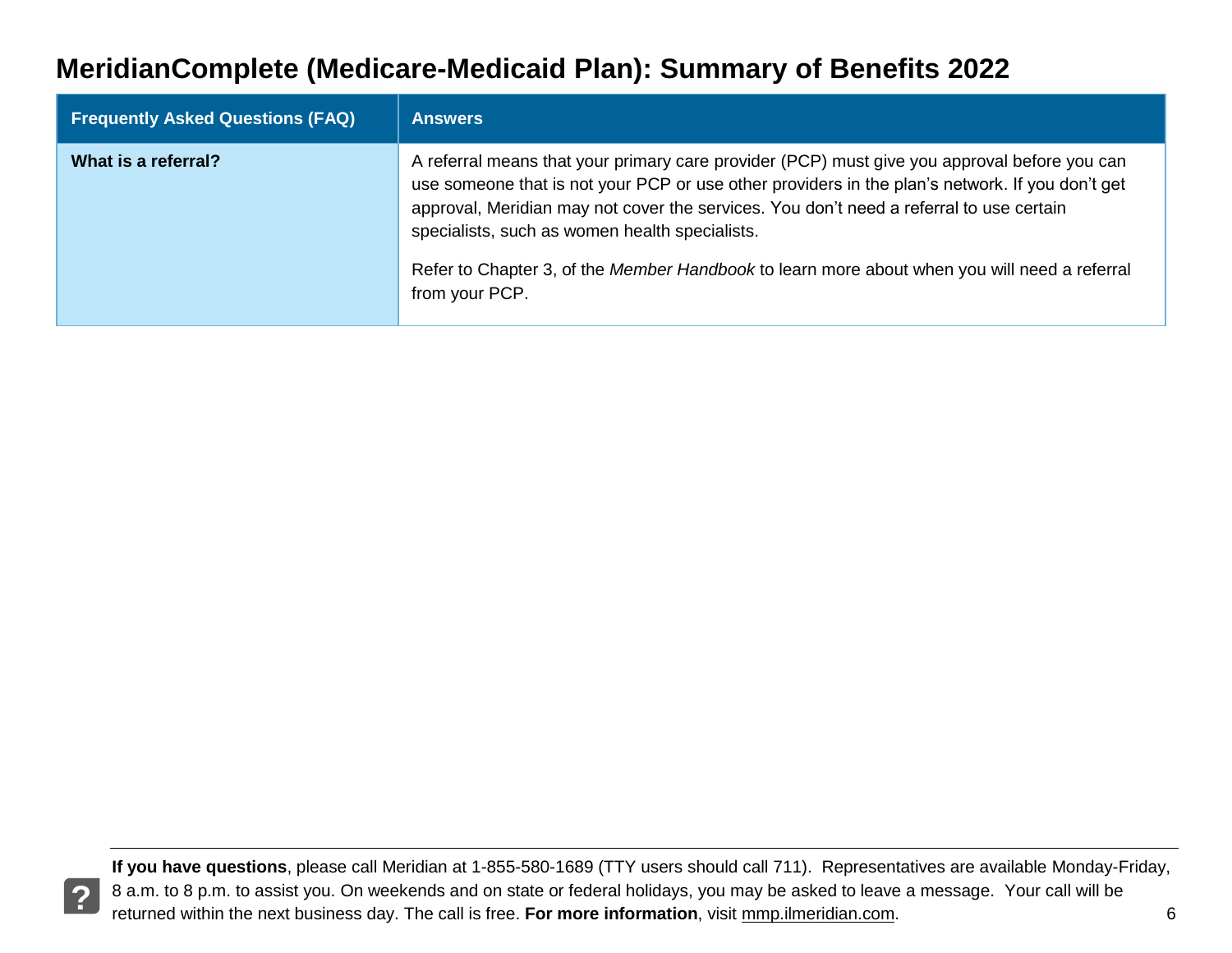| <b>Frequently Asked Questions (FAQ)</b>                                                   | <b>Answers</b>                                                                                                                                           |                                                                                                                                                |  |
|-------------------------------------------------------------------------------------------|----------------------------------------------------------------------------------------------------------------------------------------------------------|------------------------------------------------------------------------------------------------------------------------------------------------|--|
| Who should I contact if I have<br>questions or need help? (continued<br>on the next page) | If you have general questions or questions about our plan, services, service area, billing,<br>or Member ID Cards, please call Meridian Member Services: |                                                                                                                                                |  |
|                                                                                           | <b>CALL</b>                                                                                                                                              | 1-855-580-1689                                                                                                                                 |  |
|                                                                                           |                                                                                                                                                          | Calls to this number are free.                                                                                                                 |  |
|                                                                                           |                                                                                                                                                          | Monday-Friday, 8 a.m. to 8 p.m.                                                                                                                |  |
|                                                                                           |                                                                                                                                                          | On weekends and on state or federal holidays, you may be asked to leave a<br>message. Your call will be returned within the next business day. |  |
|                                                                                           |                                                                                                                                                          | Member Services also has free language interpreter services available for people<br>who do not speak English.                                  |  |
|                                                                                           | <b>TTY</b>                                                                                                                                               | 711                                                                                                                                            |  |
|                                                                                           |                                                                                                                                                          | This number is for people who have hearing or speaking problems. You must have<br>special telephone equipment to call it.                      |  |
|                                                                                           |                                                                                                                                                          | Calls to this number are free.                                                                                                                 |  |
|                                                                                           |                                                                                                                                                          | Monday-Friday, 8 a.m. to 8 p.m.                                                                                                                |  |
|                                                                                           |                                                                                                                                                          | On weekends and on state or federal holidays, you may be asked to leave a<br>message. Your call will be returned within the next business day. |  |
|                                                                                           |                                                                                                                                                          |                                                                                                                                                |  |

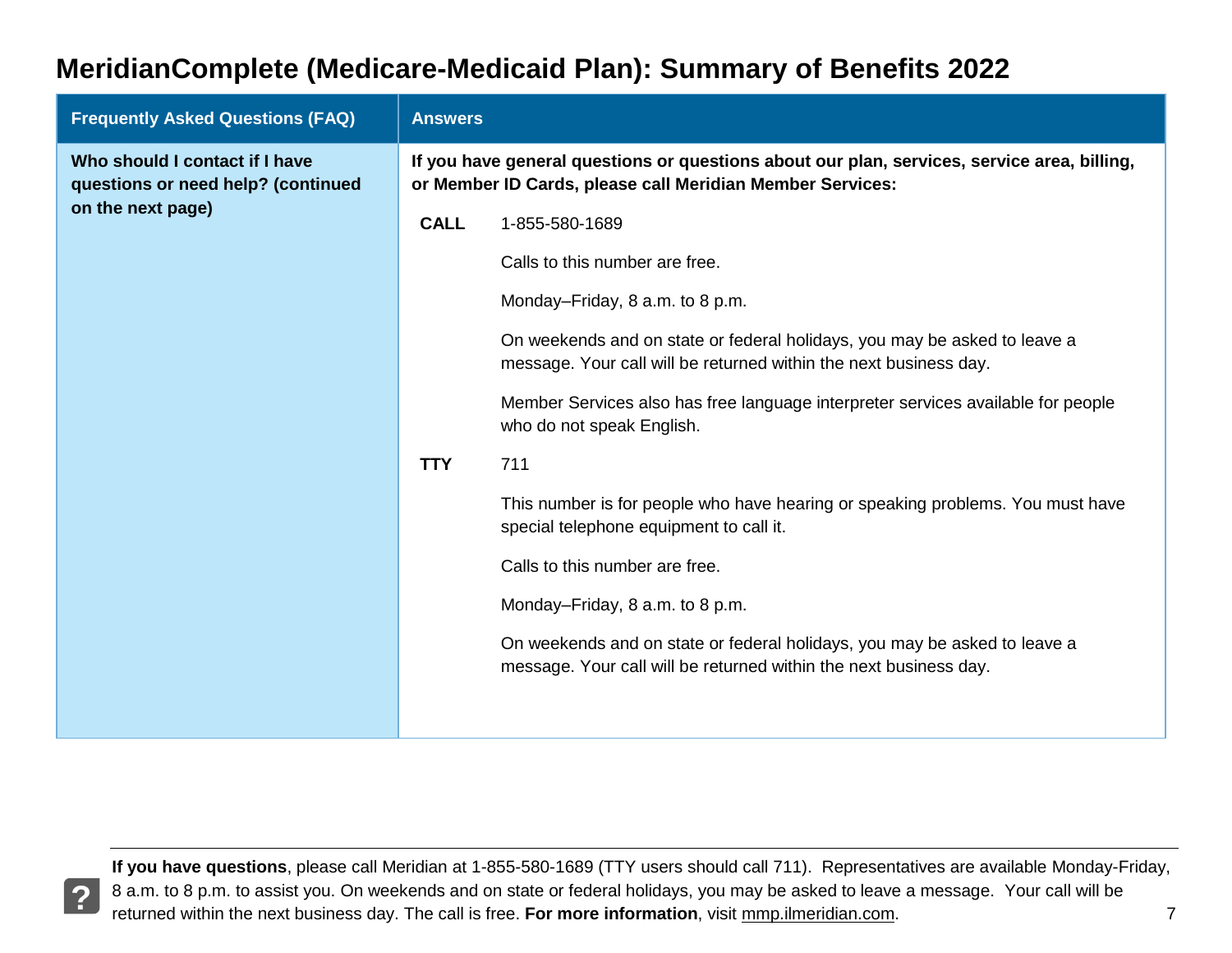| <b>Frequently Asked Questions (FAQ)</b>                   | <b>Answers</b>                                                                   |                                                                                                                                                       |  |
|-----------------------------------------------------------|----------------------------------------------------------------------------------|-------------------------------------------------------------------------------------------------------------------------------------------------------|--|
| Who should I contact if I have                            | If you have questions about your health, please call the Nurse Advice Call line: |                                                                                                                                                       |  |
| questions or need help? (continued<br>from previous page) | <b>CALL</b>                                                                      | 1-855-580-1689                                                                                                                                        |  |
|                                                           |                                                                                  | Calls to this number are free. 24 hours a day, 7 days a week, 365 days a year.                                                                        |  |
|                                                           |                                                                                  | We have free interpreter services for people who do not speak English.                                                                                |  |
|                                                           | <b>TTY</b>                                                                       | 711                                                                                                                                                   |  |
|                                                           |                                                                                  | This number is for people who have hearing or speaking problems. You must have<br>special telephone equipment to call it.                             |  |
|                                                           |                                                                                  | Calls to this number are free. 24 hours a day, 7 days a week, 365 days a year.                                                                        |  |
|                                                           |                                                                                  |                                                                                                                                                       |  |
|                                                           |                                                                                  | If you are in need of Screening, Assessment and Support Services (SASS) or are<br>experiencing a mental health crisis, please contact the CARES Line: |  |
|                                                           | <b>CALL</b>                                                                      | 1-800-345-9049                                                                                                                                        |  |
|                                                           |                                                                                  | Calls to this number are free. 24 hours a day, 7 days a week, 365 days a year.                                                                        |  |
|                                                           |                                                                                  | We have free interpreter services for people who do not speak English.                                                                                |  |
|                                                           | <b>TTY</b>                                                                       | 1-866-794-0374                                                                                                                                        |  |
|                                                           |                                                                                  | This number is for people who have hearing or speaking problems. You must have<br>special telephone equipment to call it.                             |  |
|                                                           |                                                                                  | Calls to this number are free. 24 hours a day, 7 days a week, 365 days a year.                                                                        |  |

 **If you have questions**, please call Meridian at 1-855-580-1689 (TTY users should call 711). Representatives are available Monday-Friday, 8 a.m. to 8 p.m. to assist you. On weekends and on state or federal holidays, you may be asked to leave a message. Your call will be returned within the next business day. The call is free. **For more information**, visit mmp.ilmeridian.com. 8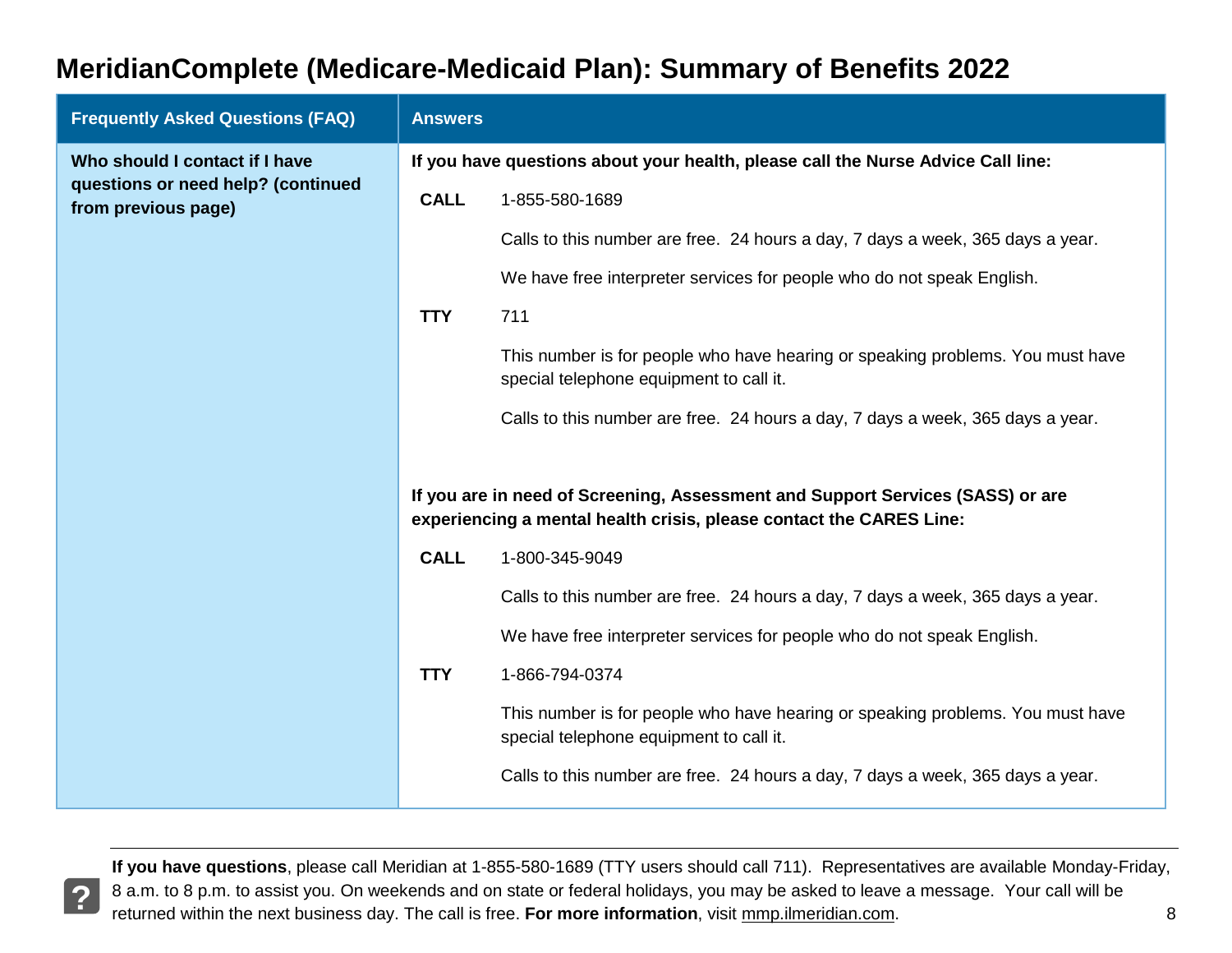#### <span id="page-9-0"></span>**C. Overview of Services**

The following chart is a quick overview of what services you may need, your costs, and rules about the benefits.

| <b>Health need or</b><br>problem | Services you may need                                     | <b>Your costs for</b><br>in-network providers | Limitations, exceptions, & benefit information<br>(rules about benefits)                     |
|----------------------------------|-----------------------------------------------------------|-----------------------------------------------|----------------------------------------------------------------------------------------------|
| You want a doctor                | Visits to treat an injury or illness                      | \$0                                           | Referral rules may apply.                                                                    |
|                                  | Wellness visits, such as a physical                       | \$0                                           |                                                                                              |
|                                  | Transportation to a doctor's office                       | \$0                                           | Prior Authorization rules may apply.                                                         |
|                                  | Specialist care                                           | \$0                                           | Referral rules may apply.                                                                    |
|                                  | Care to keep you from getting sick,<br>such as flu shots  | \$0                                           |                                                                                              |
|                                  | "Welcome to Medicare" preventive visit<br>(one time only) | \$0                                           |                                                                                              |
| You need medical<br>tests        | Lab tests, such as blood work                             | \$0                                           | Prior Authorization rules may apply.                                                         |
|                                  | X-rays or other pictures, such as CAT<br>scans            | \$0                                           | Prior Authorization rules may apply.                                                         |
|                                  | Screening tests, such as tests to check<br>for cancer     | \$0                                           | No prior authorization or referral necessary for<br>Medicare-approved preventive screenings. |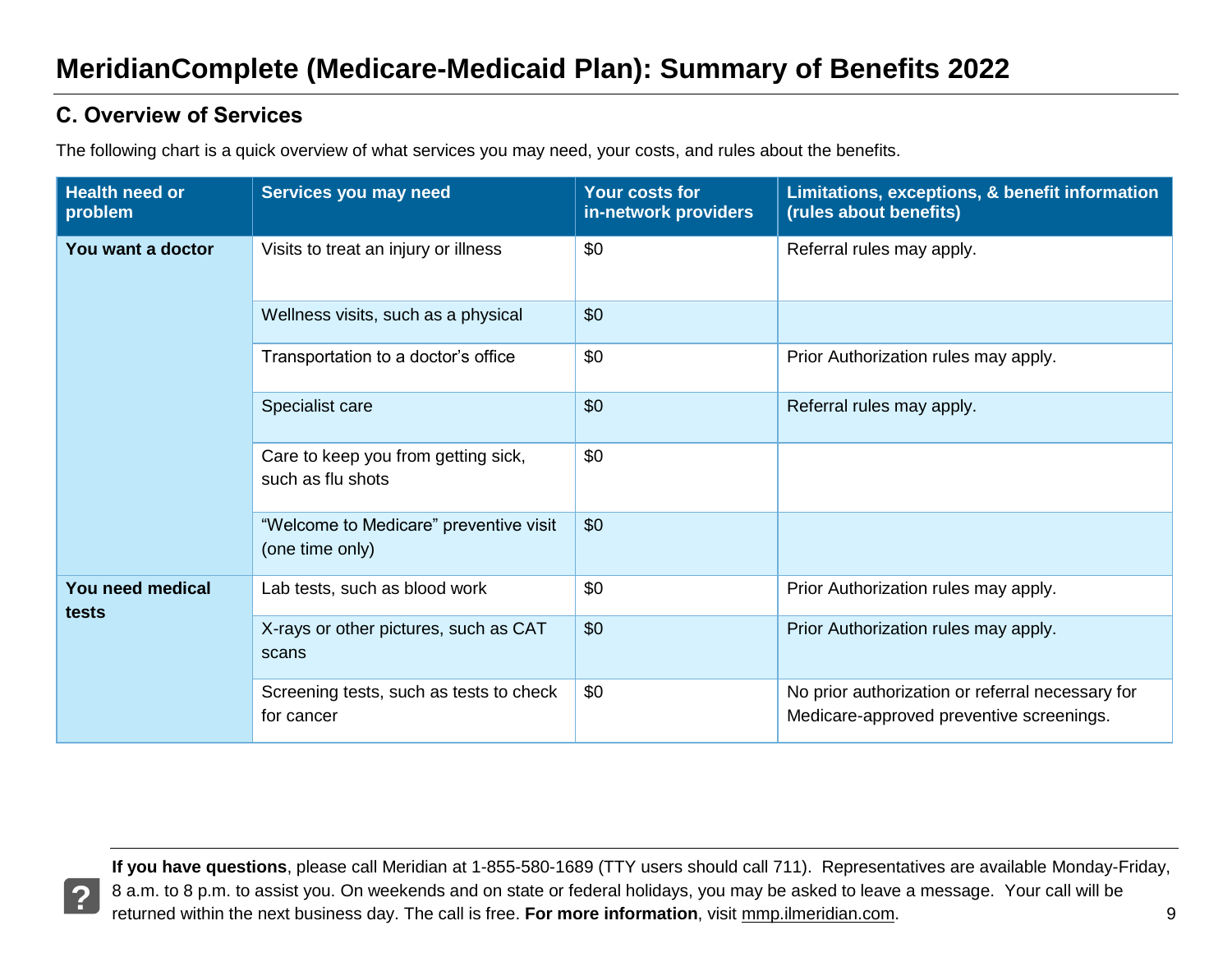| <b>Health need or</b><br>problem                                                                           | Services you may need         | Your costs for<br>in-network providers  | Limitations, exceptions, & benefit information<br>(rules about benefits)                                                                                                                                                                                                                                                                                                                                                                                                                                    |
|------------------------------------------------------------------------------------------------------------|-------------------------------|-----------------------------------------|-------------------------------------------------------------------------------------------------------------------------------------------------------------------------------------------------------------------------------------------------------------------------------------------------------------------------------------------------------------------------------------------------------------------------------------------------------------------------------------------------------------|
| You need drugs to<br>treat your illness or<br>condition (This<br>service is continued<br>on the next page) | Generic drugs (no brand name) | \$0 copay for up to a<br>90-day supply. | There may be limitations on the types of drugs<br>covered. Please refer to Meridian's List of<br>Covered Drugs (Drug List) for more information.<br>Some prescription drugs may require prior<br>authorization or may require that you try a<br>different drug first. Quantity limits may apply.<br>An extended-day supply of some drugs is<br>available through mail order and certain retail<br>pharmacies. Please refer to our Drug List to view<br>those drugs available for an extended-day<br>supply. |
|                                                                                                            | Brand name drugs              | \$0 copay for up to a<br>90-day supply. | There may be limitations on the types of drugs<br>covered. Please refer to Meridian's List of<br>Covered Drugs (Drug List) for more information.<br>Some prescription drugs may require prior<br>authorization or may require that you try a<br>different drug first. Quantity limits may apply.<br>An extended-day supply of some drugs is<br>available through mail order and certain retail<br>pharmacies. Please refer to our Drug List to view<br>those drugs available for an extended-day<br>supply. |

 **If you have questions**, please call Meridian at 1-855-580-1689 (TTY users should call 711). Representatives are available Monday-Friday, 8 a.m. to 8 p.m. to assist you. On weekends and on state or federal holidays, you may be asked to leave a message. Your call will be returned within the next business day. The call is free. For more information, visit mmp.ilmeridian.com. **10** meta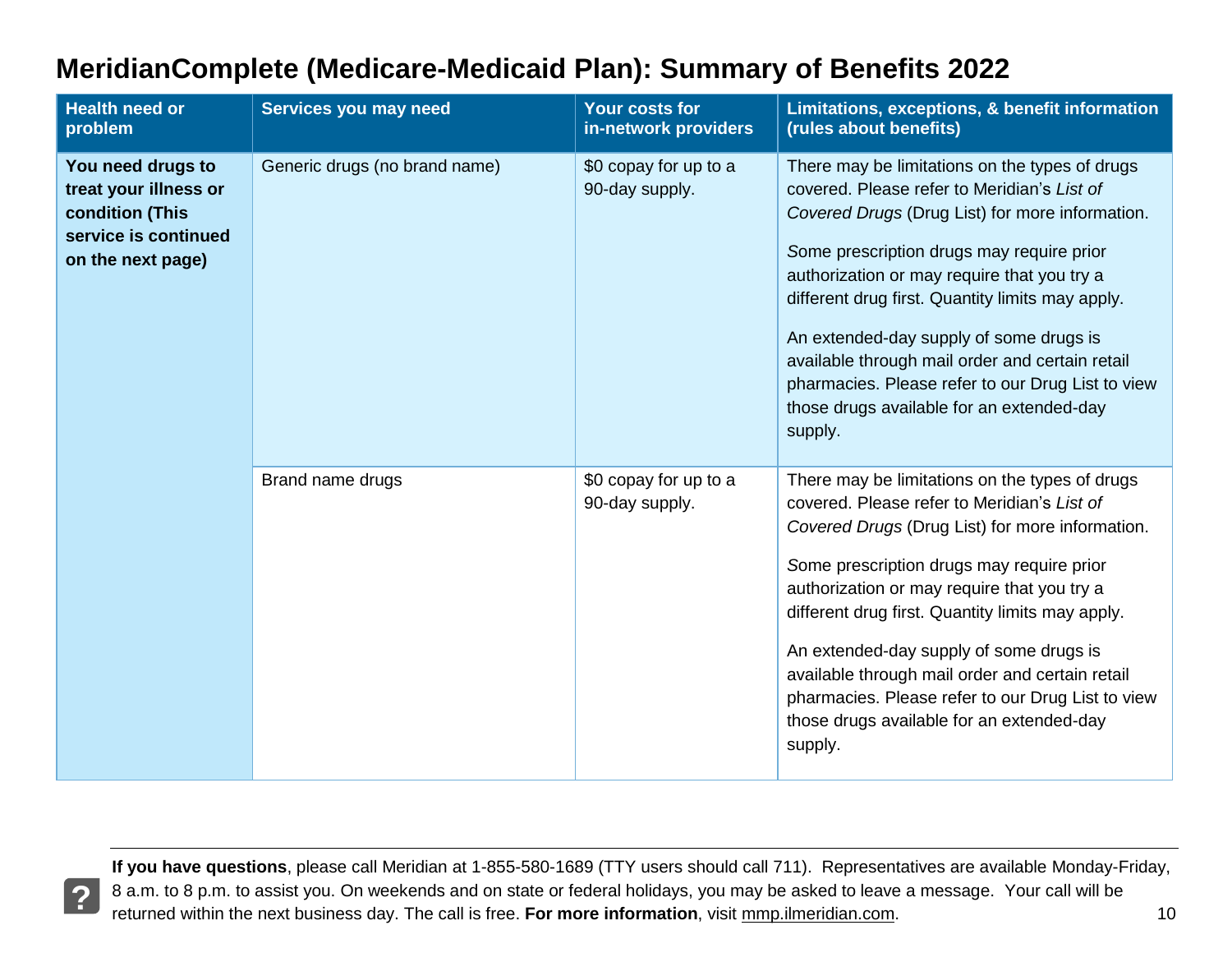| <b>Health need or</b><br>problem                                              | Services you may need                        | <b>Your costs for</b><br>in-network providers | Limitations, exceptions, & benefit information<br>(rules about benefits)                                                                                                                                                                                                                                                                                                                       |
|-------------------------------------------------------------------------------|----------------------------------------------|-----------------------------------------------|------------------------------------------------------------------------------------------------------------------------------------------------------------------------------------------------------------------------------------------------------------------------------------------------------------------------------------------------------------------------------------------------|
| You need drugs to<br>treat your illness or<br>condition (continued)           | Over-the-counter drugs                       | \$0                                           | There may be limitations on the types of drugs<br>covered. Please refer to Meridian's List of<br>Covered Drugs (Drug List) for more information.                                                                                                                                                                                                                                               |
|                                                                               | Medicare Part B prescription drugs           | \$0                                           | Part B drugs include drugs given by your doctor<br>in their office, some oral cancer drugs, and some<br>drugs used with certain medical equipment.<br>Read the Member Handbook for more<br>information on these drugs.<br>Prior authorization may be required.                                                                                                                                 |
| You need therapy<br>after a stroke or<br>accident                             | Occupational, physical, or speech<br>therapy | \$0                                           | Prior authorization and referral rules may apply.                                                                                                                                                                                                                                                                                                                                              |
| You need emergency<br>care (This service is<br>continued on the<br>next page) | <b>Emergency room services</b>               | \$0                                           | Meridian covers out-of-network emergency care.<br>You may get covered emergency care whenever<br>you need it, anywhere in the United States or its<br>territories. Emergency room care is for a medical<br>issue that is a threat to your life, or that could<br>cause serious harm if not treated right away.<br>No prior authorization or referral necessary for<br>emergency room services. |

**?**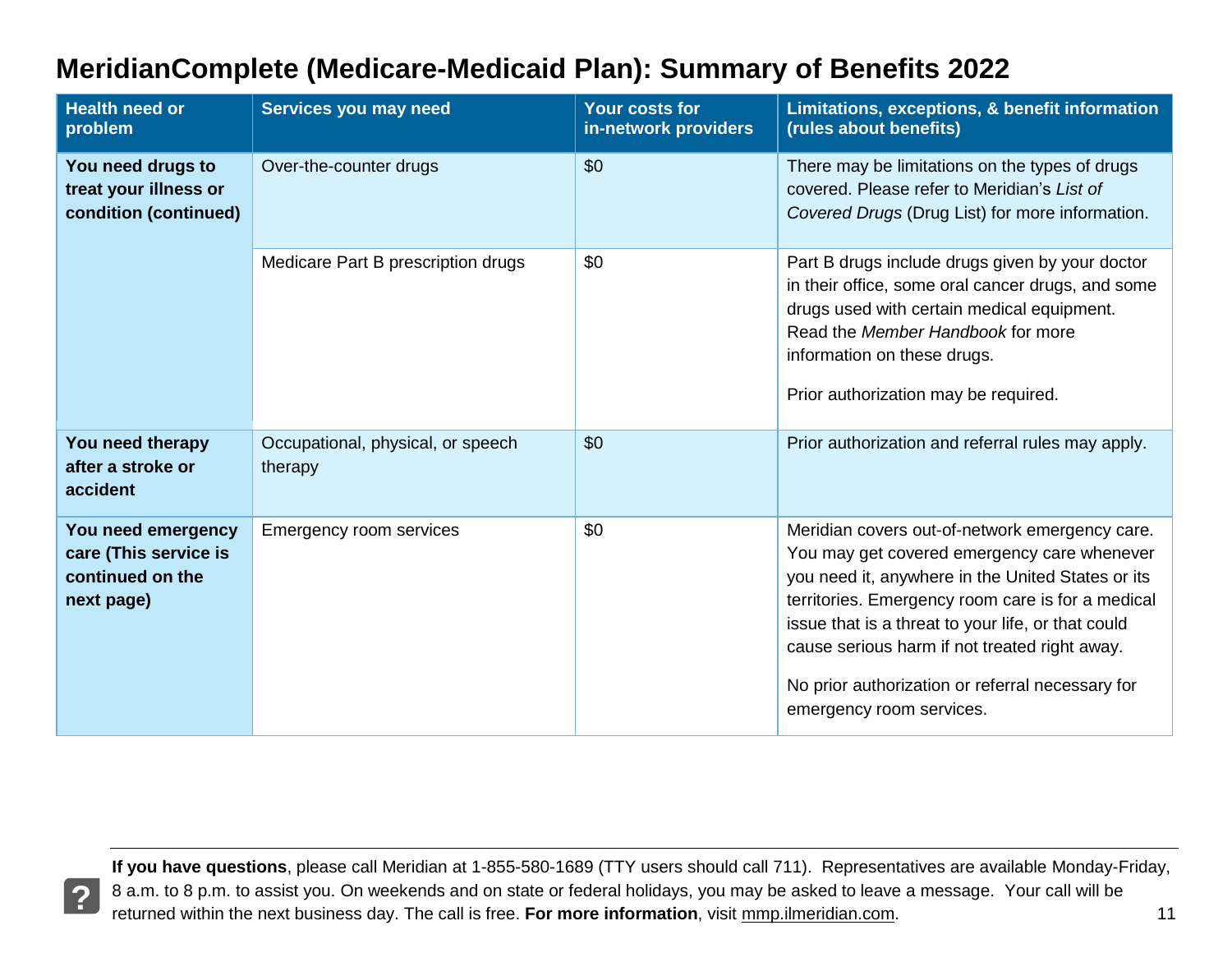| <b>MeridianComplete (Medicare-Medicaid Plan): Summary of Benefits 2022</b> |
|----------------------------------------------------------------------------|
|----------------------------------------------------------------------------|

| <b>Health need or</b><br>problem                               | Services you may need           | Your costs for<br>in-network providers | Limitations, exceptions, & benefit information<br>(rules about benefits)                                                                                                                                                                          |
|----------------------------------------------------------------|---------------------------------|----------------------------------------|---------------------------------------------------------------------------------------------------------------------------------------------------------------------------------------------------------------------------------------------------|
| You need emergency<br>care (continued)                         | Ambulance services              | \$0                                    | Ambulance services for emergencies do not<br>require a referral or prior authorization.<br>Prior authorization is required for ambulance<br>services in non-emergency situations.                                                                 |
|                                                                | Urgent care                     | \$0                                    | Meridian covers out-of-network urgent care in the<br>United States. Urgent care is for medical issues<br>that require prompt medical attention but a not<br>life threatening.<br>No prior authorization or referral necessary for<br>urgent care. |
| You need hospital<br>care                                      | <b>Hospital stay</b>            | \$0                                    | Prior authorization rules may apply.                                                                                                                                                                                                              |
|                                                                | Doctor or surgeon care          | \$0                                    | Prior authorization and referral rules may apply.                                                                                                                                                                                                 |
| You need help<br>getting better or have<br>special health need | <b>Rehabilitation services</b>  | \$0                                    | Prior authorization and referral rules may apply.                                                                                                                                                                                                 |
|                                                                | Medical equipment for home care | \$0                                    | Prior authorization rules may apply.                                                                                                                                                                                                              |
|                                                                | Skilled nursing care            | \$0                                    | Prior authorization rules may apply.                                                                                                                                                                                                              |
| You need eye care                                              | Eye exams                       | \$0                                    | Routine eye exam:1 every year. Exam to<br>diagnose and treat diseases and conditions of<br>the eye (including yearly glaucoma screening).                                                                                                         |
|                                                                | Glasses or contact lenses       | \$0                                    | Eyeglasses (frames and lenses): 1 every two<br>years. Contact lenses: 1 every year. Eyeglasses<br>or contact lenses after cataract surgery.                                                                                                       |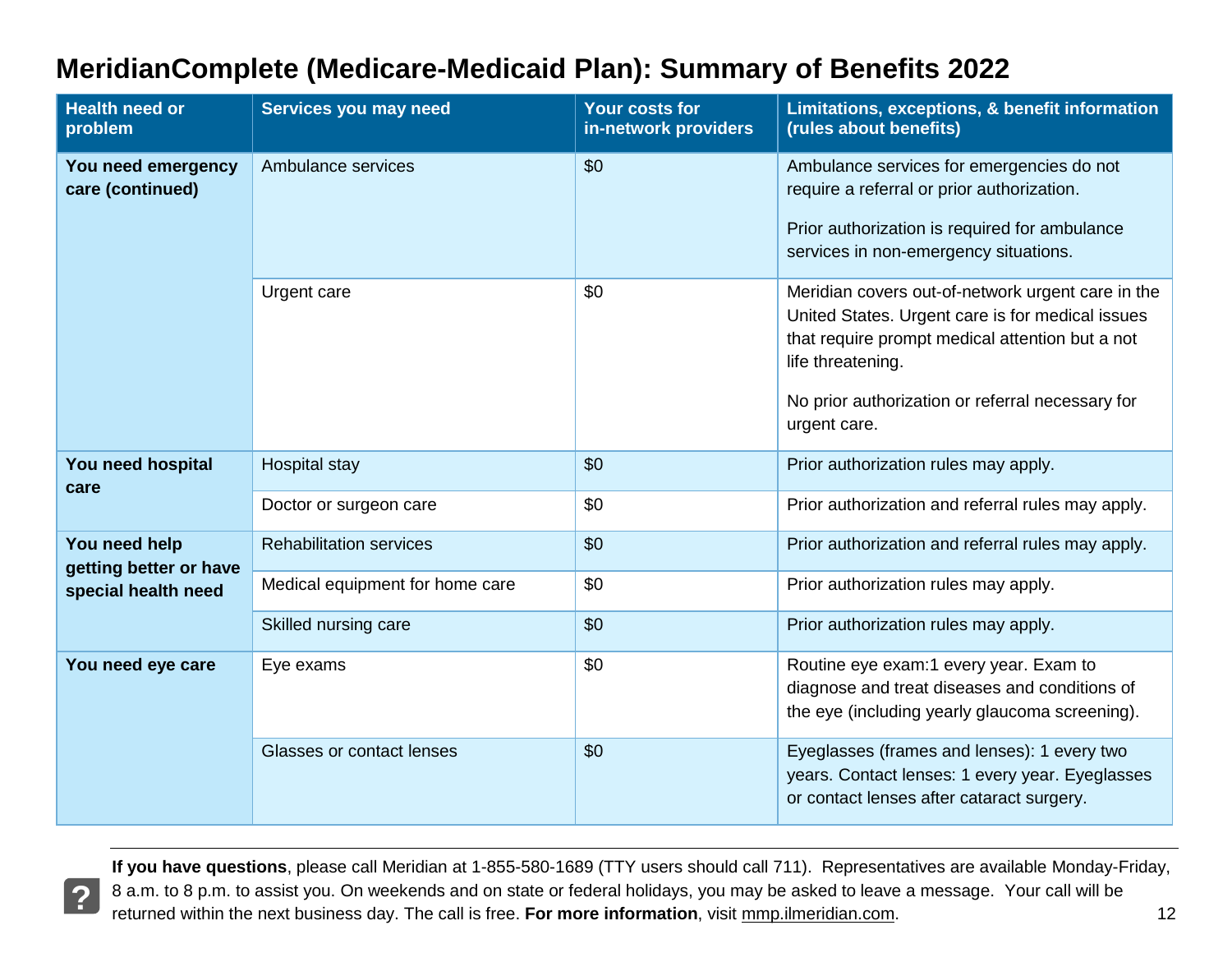| <b>Health need or</b><br>problem                                         | Services you may need                | Your costs for<br>in-network providers | Limitations, exceptions, & benefit information<br>(rules about benefits)                                                                           |
|--------------------------------------------------------------------------|--------------------------------------|----------------------------------------|----------------------------------------------------------------------------------------------------------------------------------------------------|
| You need dental care                                                     | Dental check-ups                     | \$0                                    | Meridian covers dental services in accordance<br>with the state Medicaid program. Prior<br>authorization rules may apply.                          |
|                                                                          |                                      |                                        | The plan also covers preventive dental services.<br>Preventive services include:                                                                   |
|                                                                          |                                      |                                        | 2 oral exams every year<br>2 cleanings every year, and<br>1 set of dental x-rays every 12 to 36<br>months.<br>Prior authorization may be required. |
| <b>You need</b><br>hearing/auditory<br>services                          | <b>Hearing screenings</b>            | \$0                                    | Plan covers exam to diagnose and treat hearing<br>and balance issues.<br>Routine hearing exam: 1 every year.                                       |
|                                                                          | Hearing aids                         | \$0                                    | Hearing aid fitting/evaluation: 1 every 3 years.<br>Prior authorization rules may apply.                                                           |
| You have a chronic<br>condition, such as<br>diabetes or heart<br>disease | Services to help manage your disease | \$0                                    | Prior authorization rules may apply.                                                                                                               |
|                                                                          | Diabetes supplies and services       | \$0                                    | Covered diabetic glucometer and supplies are<br>not limited to one brand.<br>Prior authorization rules may apply.                                  |

 **If you have questions**, please call Meridian at 1-855-580-1689 (TTY users should call 711). Representatives are available Monday-Friday, 8 a.m. to 8 p.m. to assist you. On weekends and on state or federal holidays, you may be asked to leave a message. Your call will be returned within the next business day. The call is free. For more information, visit mmp.ilmeridian.com. 13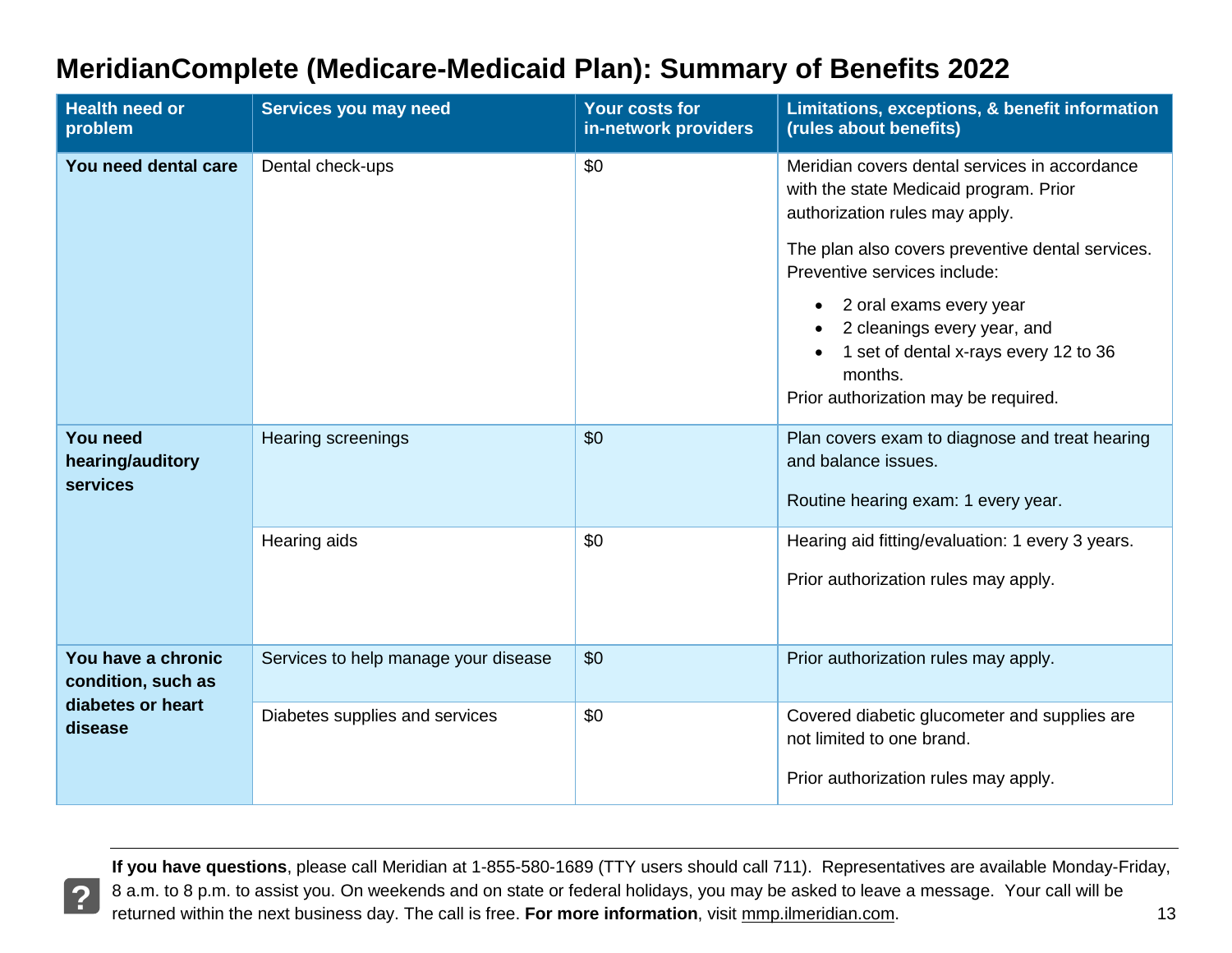| <b>Health need or</b><br>problem                       | Services you may need                                    | Your costs for<br>in-network providers | Limitations, exceptions, & benefit information<br>(rules about benefits) |
|--------------------------------------------------------|----------------------------------------------------------|----------------------------------------|--------------------------------------------------------------------------|
| You have a mental<br>health condition                  | Mental or behavioral health services                     | \$0                                    | Prior authorization and referral rules may apply.                        |
| You have a<br>substance abuse<br>problem               | Substance abuse services                                 | \$0                                    | Prior authorization and referral rules may apply.                        |
| You need long-term<br>mental health<br><b>services</b> | Inpatient care for people who need<br>mental health care | \$0                                    | Prior authorization rules may apply.                                     |
| You need durable<br>medical equipment<br>(DME)         | Wheelchairs                                              | \$0                                    | Prior authorization rules may apply.                                     |
|                                                        | <b>Nebulizers</b>                                        | \$0                                    | Prior authorization rules may apply.                                     |
|                                                        | Crutches                                                 | \$0                                    | Prior authorization rules may apply.                                     |
|                                                        | <b>Walkers</b>                                           | \$0                                    | Prior authorization rules may apply.                                     |
|                                                        | Oxygen equipment and supplies                            | \$0                                    | Prior authorization rules may apply.                                     |

**?**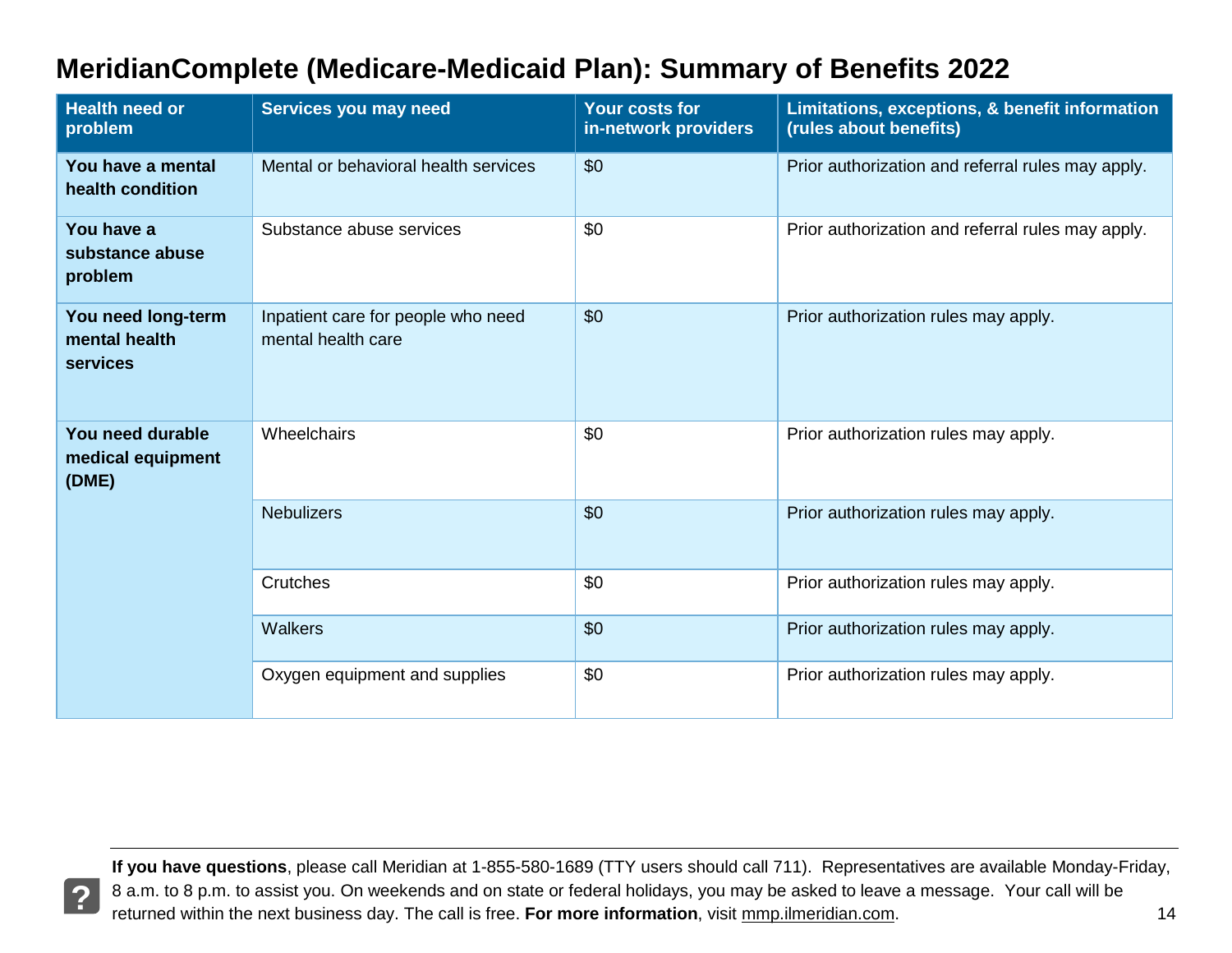| <b>MeridianComplete (Medicare-Medicaid Plan): Summary of Benefits 2022</b> |  |
|----------------------------------------------------------------------------|--|
|----------------------------------------------------------------------------|--|

| <b>Health need or</b><br>problem | Services you may need                                                                                                       | <b>Your costs for</b><br>in-network providers | Limitations, exceptions, & benefit information<br>(rules about benefits)                                                                                              |
|----------------------------------|-----------------------------------------------------------------------------------------------------------------------------|-----------------------------------------------|-----------------------------------------------------------------------------------------------------------------------------------------------------------------------|
| You need help living<br>at home  | Meals brought to your home                                                                                                  | \$0                                           | Enrollment in state waiver program required. Eligibility<br>for waiver services is determined by the State of<br>Illinois. Authorization and eligibility rules apply. |
|                                  | Home services, such as cleaning or<br>housekeeping                                                                          | \$0                                           | Enrollment in state waiver program required. Eligibility<br>for waiver services is determined by the State of<br>Illinois. Authorization and eligibility rules apply. |
|                                  | Changes to your home, such as ramps<br>and wheelchair access                                                                | \$0                                           | Enrollment in state waiver program required. Eligibility<br>for waiver services is determined by the State of<br>Illinois. Authorization and eligibility rules apply. |
|                                  | Personal care assistant<br>(You may be able to employ your own<br>assistant. Call Member Services for<br>more information.) | \$0                                           | Enrollment in state waiver program required. Eligibility<br>for waiver services is determined by the State of<br>Illinois. Authorization and eligibility rules apply. |
|                                  | Home health care services                                                                                                   | \$0                                           | Prior authorization rules may apply.                                                                                                                                  |
|                                  | Services to help you live on your own                                                                                       | \$0                                           | Enrollment in state waiver program required. Eligibility<br>for waiver services is determined by the State of<br>Illinois. Authorization and eligibility rules apply. |
|                                  | Adult day services or other support<br>services                                                                             | \$0                                           | Enrollment in state waiver program required. Eligibility<br>for waiver services is determined by the State of<br>Illinois. Authorization and eligibility rules apply. |

 **If you have questions**, please call Meridian at 1-855-580-1689 (TTY users should call 711). Representatives are available Monday-Friday, 8 a.m. to 8 p.m. to assist you. On weekends and on state or federal holidays, you may be asked to leave a message. Your call will be returned within the next business day. The call is free. **For more information**, visit mmp.ilmeridian.com. 15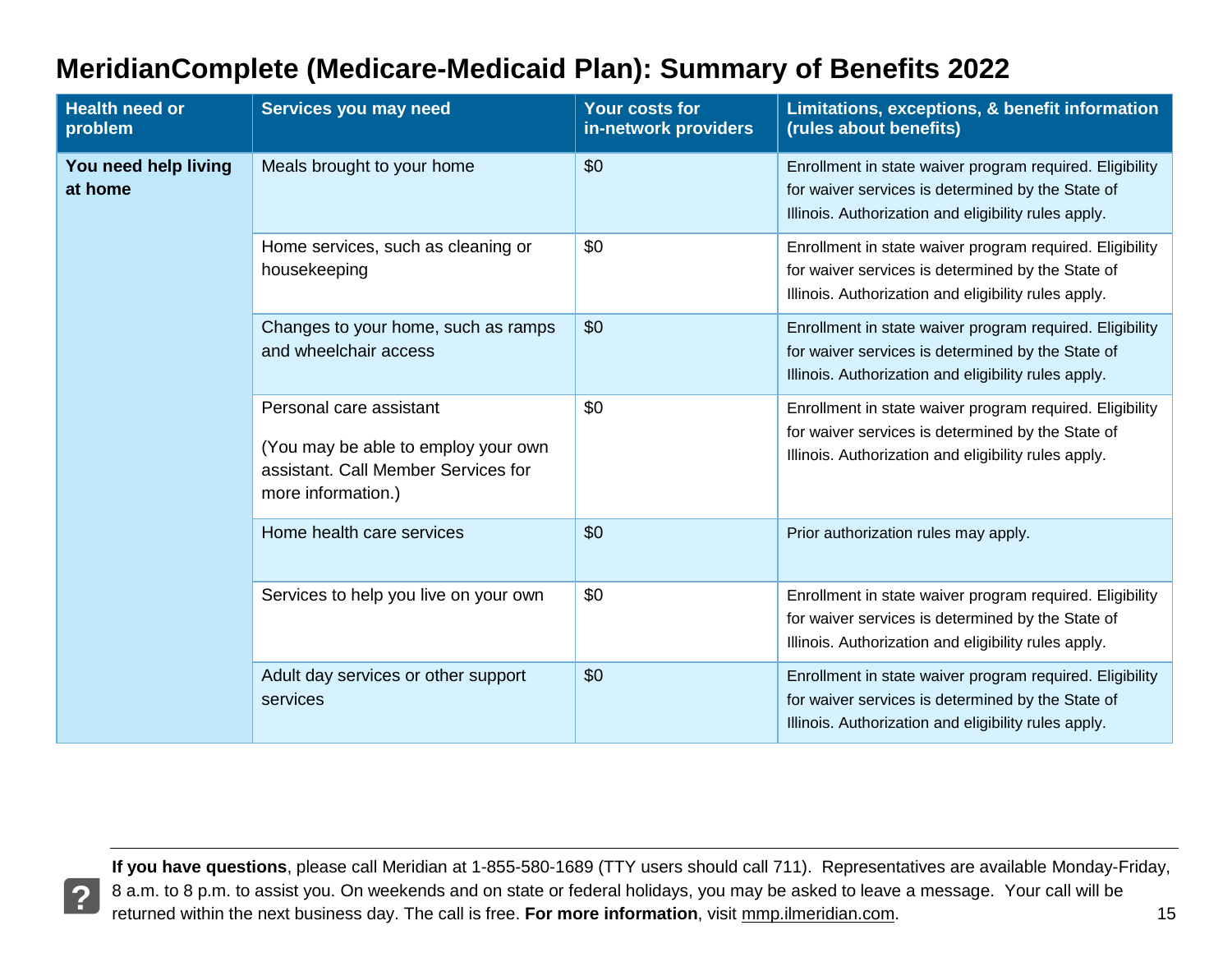| <b>Health need or</b><br>problem                                 | Services you may need                        | <b>Your costs for</b><br>in-network providers | Limitations, exceptions, & benefit information<br>(rules about benefits)                                                                                                     |
|------------------------------------------------------------------|----------------------------------------------|-----------------------------------------------|------------------------------------------------------------------------------------------------------------------------------------------------------------------------------|
| You need a place to<br>live with people<br>available to help you | Assisted living or other housing<br>services | \$0                                           | Enrollment in state waiver program required. Eligibility<br>for waiver services is determined by the State of<br>Illinois. Authorization and eligibility rules apply.        |
|                                                                  | Nursing home care                            | \$0                                           | Prior authorization rules may apply.                                                                                                                                         |
| Your caregiver needs<br>some time off                            | Respite care                                 | \$0                                           | Enrollment in state waiver program required. Eligibility<br>for waiver services is determined by the State of<br>Illinois. Authorization and eligibility rules apply.        |
| <b>Additional covered</b><br><b>services</b>                     | <b>Family Planning Services</b>              | \$0                                           |                                                                                                                                                                              |
|                                                                  | <b>Tobacco Cessation Counseling</b>          | \$0                                           | Up to 12 sessions every year. Referral rules may<br>apply.                                                                                                                   |
|                                                                  | Over-the-Counter (OTC)                       | \$0                                           | The plan covers up to \$25 per calendar month.<br>OTC items are available by mail or at select CVS<br>pharmacy retail stores.<br>The OTC benefit is limited to one order per |
|                                                                  |                                              |                                               | benefit period. Unused balance at the end of<br>each calendar month will be forfeited.                                                                                       |
|                                                                  |                                              |                                               | You can order up to 3 of the same item per<br>calendar month unless noted in the catalog.<br>There is no limit on the number of total items in<br>your order.                |
|                                                                  | <b>Telehealth Services</b>                   | \$0                                           | Prior Authorization rules may apply.                                                                                                                                         |
|                                                                  | <b>Fitness Benefit</b>                       | \$0                                           |                                                                                                                                                                              |

 **If you have questions**, please call Meridian at 1-855-580-1689 (TTY users should call 711). Representatives are available Monday-Friday, 8 a.m. to 8 p.m. to assist you. On weekends and on state or federal holidays, you may be asked to leave a message. Your call will be returned within the next business day. The call is free. **For more information**, visit mmp.ilmeridian.com. 16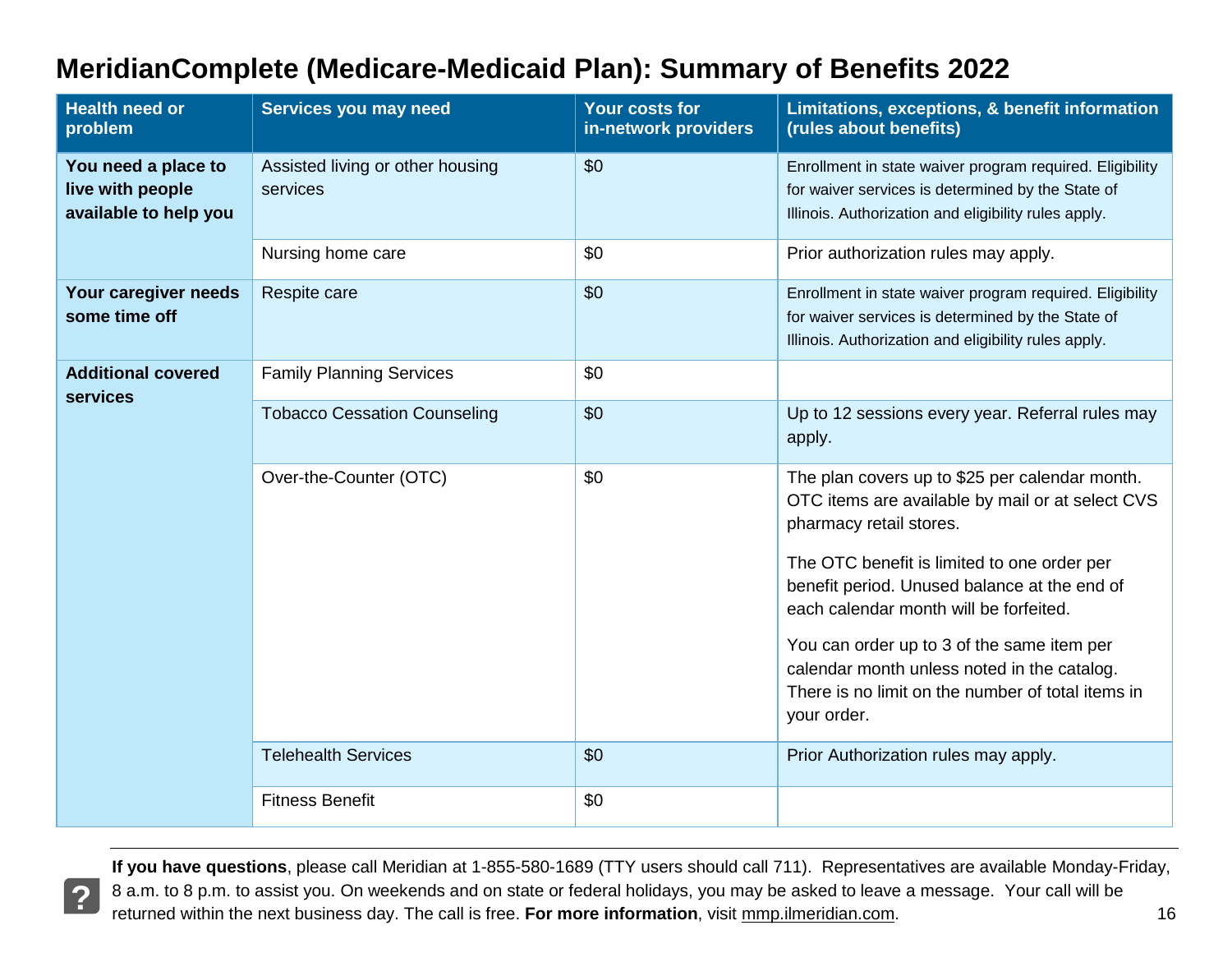#### <span id="page-17-0"></span>**D. Benefits covered outside of Meridian**

 This is not a complete list. Call Member Services to find out about other services not covered by Meridian but available through Medicare or Medicaid.

| Other services covered by Medicare or Medicaid | <b>Your costs</b> |
|------------------------------------------------|-------------------|
| Some hospice care services                     | \$0               |

#### <span id="page-17-1"></span> **E. Services that Meridian, Medicare, and Medicaid do not cover**

This is not a complete list. Call Member Services to find out about other excluded services.

| Services not covered by Meridian, Medicare, or Medicaid                                                                                                                                                                                                                                    |                                                                                                                                                                                  |  |
|--------------------------------------------------------------------------------------------------------------------------------------------------------------------------------------------------------------------------------------------------------------------------------------------|----------------------------------------------------------------------------------------------------------------------------------------------------------------------------------|--|
| Cosmetic surgery or other cosmetic work, unless it is needed because<br>of an accidental injury or to improve a part of the body that is not<br>shaped right. However, the plan will cover reconstruction of a breast<br>after a mastectomy and for treating the other breast to match it. | Services considered not "reasonable and necessary," according to the<br>standards of Medicare and Medicaid, unless these services are listed<br>by our plan as covered services. |  |
| A private room in a hospital, except when it is medically necessary.                                                                                                                                                                                                                       | Private duty nurses.                                                                                                                                                             |  |
| Chiropractic care, other than manual manipulation of the spine<br>consistent with Medicare coverage guidelines.                                                                                                                                                                            | Surgical treatment for morbid obesity, except when it is medically<br>necessary and Medicare pays for it.                                                                        |  |
| Radial keratotomy and LASIK surgery.                                                                                                                                                                                                                                                       | Acupuncture                                                                                                                                                                      |  |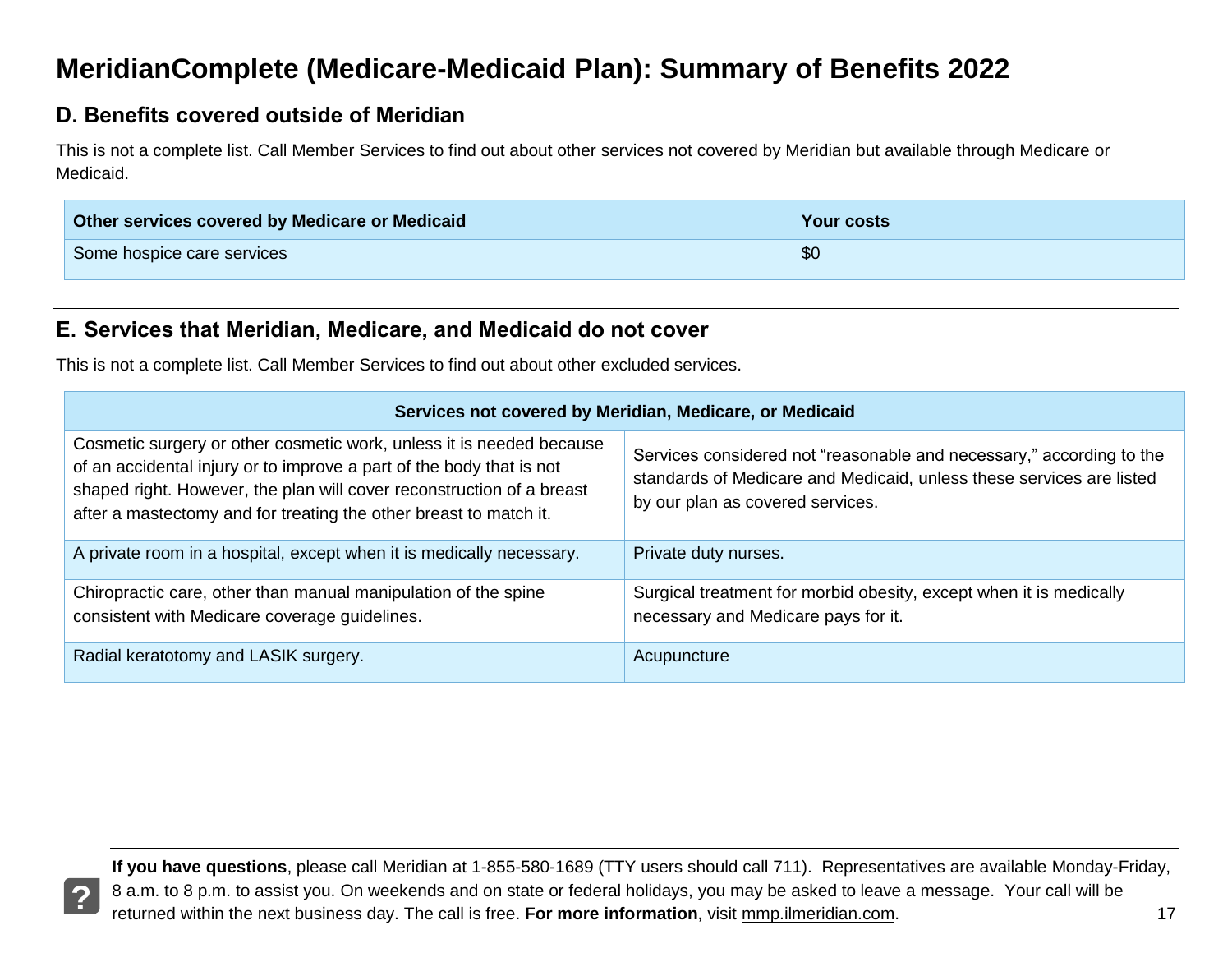#### <span id="page-18-0"></span> **F. Your rights as a member of the plan**

 As a member of Meridian, you have certain rights. You can exercise these rights without being punished. You can also use these rights without losing your health care services. We will tell you about your rights at least once a year. For more information on your rights, please read the *Member Handbook*. Your rights include, but are not limited to, the following:

- **You have a right to respect, fairness, and dignity.** This includes the right to:
	- o Get covered services without concern about race, ethnicity, national origin, religion, gender, age, mental or physical disability, sexual orientation, genetic information, ability to pay, or ability to speak English.
	- $\circ$  Get information in other formats (e.g., large print, braille, audio).
	- $\circ$  Be free from any form of physical restraint or seclusion.
	- $\circ$  Not be billed by providers.
- **You have the right to get information about your health care.** This includes information on treatment and your treatment options. This information should be in a format you can understand. These rights include getting information on:
	- o Description of the services we cover
	- o How to get services
	- $\circ$  How much services will cost you
	- o Names of health care providers and care managers
- **You have the right to make decisions about your care, including refusing treatment.** This includes the right to:
	- $\circ$  Choose a Primary Care Provider (PCP) and change your PCP at any time during the year.
	- $\circ$  Use a women's health care provider without a referral.
	- $\circ$  Get your covered services and drugs quickly.
	- $\circ$  Know about all treatment options, no matter what they cost or whether they are covered.
	- o Refuse treatment, even if your doctor advises against it
	- o Stop taking medicine.

**?** 

 $\circ$  Ask for a second opinion. Meridian will pay for the cost of your second opinion visit.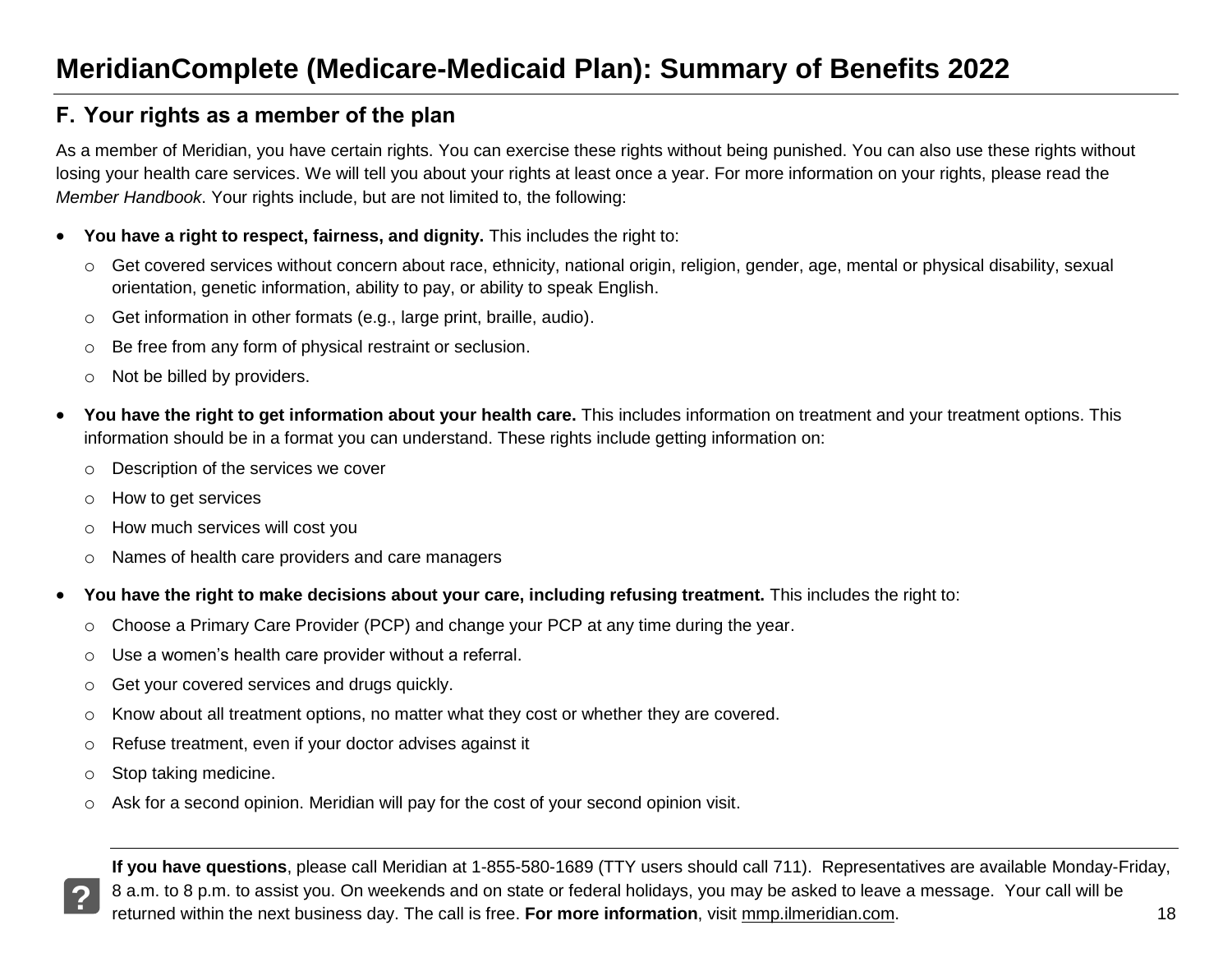- **You have the right to timely access to care that does not have any communication or physical access barriers.** This includes the right to:
	- o Get timely medical care.
	- $\circ$  Get in and out of a health care provider's office. This means barrier-free access for people with disabilities, in accordance with the Americans with Disabilities Act.
	- $\circ$  Have interpreters to help with communication with your doctors and your health plan.
- **You have the right to emergency and urgent care when you need it.** This means you have the right to:
	- $\circ$  Get emergency services without prior approval in an emergency.
	- $\circ$  Use an out-of-network, urgent or emergency care provider, when necessary.
- **You have a right to confidentiality and privacy.** This includes the right to:
	- o Ask for and get a copy of your medical records in a way that you can understand and ask for your records to be changed or corrected.
	- o Have your personal health information kept private.
- **You have the right to make complaints about your covered services or care.** This includes the right to:
	- $\circ$  File a complaint or grievance against us or our providers.
	- $\circ$  Ask for a state fair hearing.
	- o Get a detailed reason for why services were denied.

For more information about your rights, you can read the Meridian *Member Handbook*. If you have questions, you can also call Meridian Member Services at **1-855-580-1689** (TTY users should call **711**), **Monday–Friday, 8 a.m. to 8 p.m.** On weekends and on state or federal holidays, you may be asked to leave a message. Your call will be returned within the next business day. The call is free.

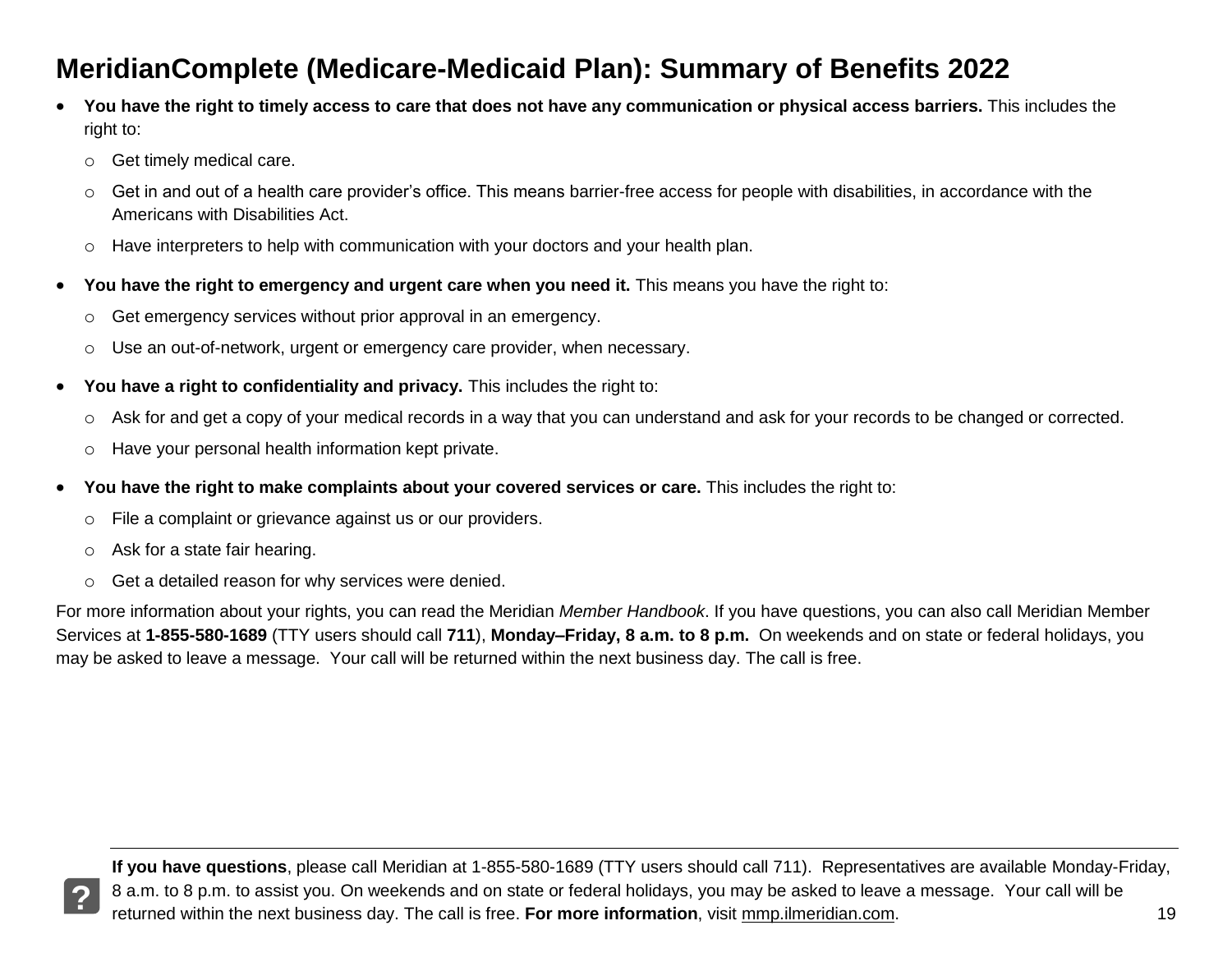#### <span id="page-20-0"></span> **G. How to file a complaint or appeal a denied service**

 If you have a complaint or think Meridian should cover something we denied, call Meridian at **1-855-580-1689** (TTY users should call **711**),  **Monday–Friday, 8 a.m. to 8 p.m.** On weekends and on state or federal holidays, you may be asked to leave a message. Your call will be returned within the next business day. The call is free. You may be able to appeal our decision.

 For questions about complaints and appeals, you can read Chapter 9 of the Meridian *Member Handbook*. You can also call Meridian Member Services.

Complaints, grievances and appeals can be submitted in writing to the addresses below. Additionally, you can call us or fax your appeal to one of the numbers listed below.

| Appeals for Part D (Drugs)       | Appeals for Part C (Medical and Part B Drugs) and<br>Grievances for Part C (Medical and Part B Drugs) and Part D (Drugs) |
|----------------------------------|--------------------------------------------------------------------------------------------------------------------------|
| Meridian                         | Meridian                                                                                                                 |
| Attn: Medicare Pharmacy Appeals  | Appeals & Grievances                                                                                                     |
| P.O. Box 31383                   | <b>Medicare Operations</b>                                                                                               |
| Tampa, FL 33631-3383             | 7700 Forsyth Blvd                                                                                                        |
|                                  | St. Louis, MO 63105                                                                                                      |
| Phone: 1-855-580-1689 (TTY: 711) | Phone: 1-855-580-1689 (TTY: 711)                                                                                         |
| Fax: 1-866-388-1766              | Fax: 1-844-273-2671                                                                                                      |
|                                  |                                                                                                                          |

#### <span id="page-20-1"></span> **H. What to do if you suspect fraud**

Most health care professionals and organizations that provide services are honest. Unfortunately, there may be some who are dishonest.

If you think a doctor, hospital or other pharmacy is doing something wrong, please contact us.

- Call us at Meridian Member Services at **1-855-580-1689** (TTY: **711**), **Monday-Friday, 8 a.m. to 8 p.m.** On weekends and on state or federal holidays, you may be asked to leave a message. Your call will be returned within the next business day. The call is free.
- Or, call Medicare at 1-800-MEDICARE (1-800-633-4227). TTY users should call 1-877-486-2048. You can call these numbers for free, 24 hours a day, 7 days a week.
- You may also contact the State of Illinois Fraud Hotline at 1-855-217-1895 (TTY: 1-888-261-2887). You can call this number for free, 24 hours a day, 7 days a week.